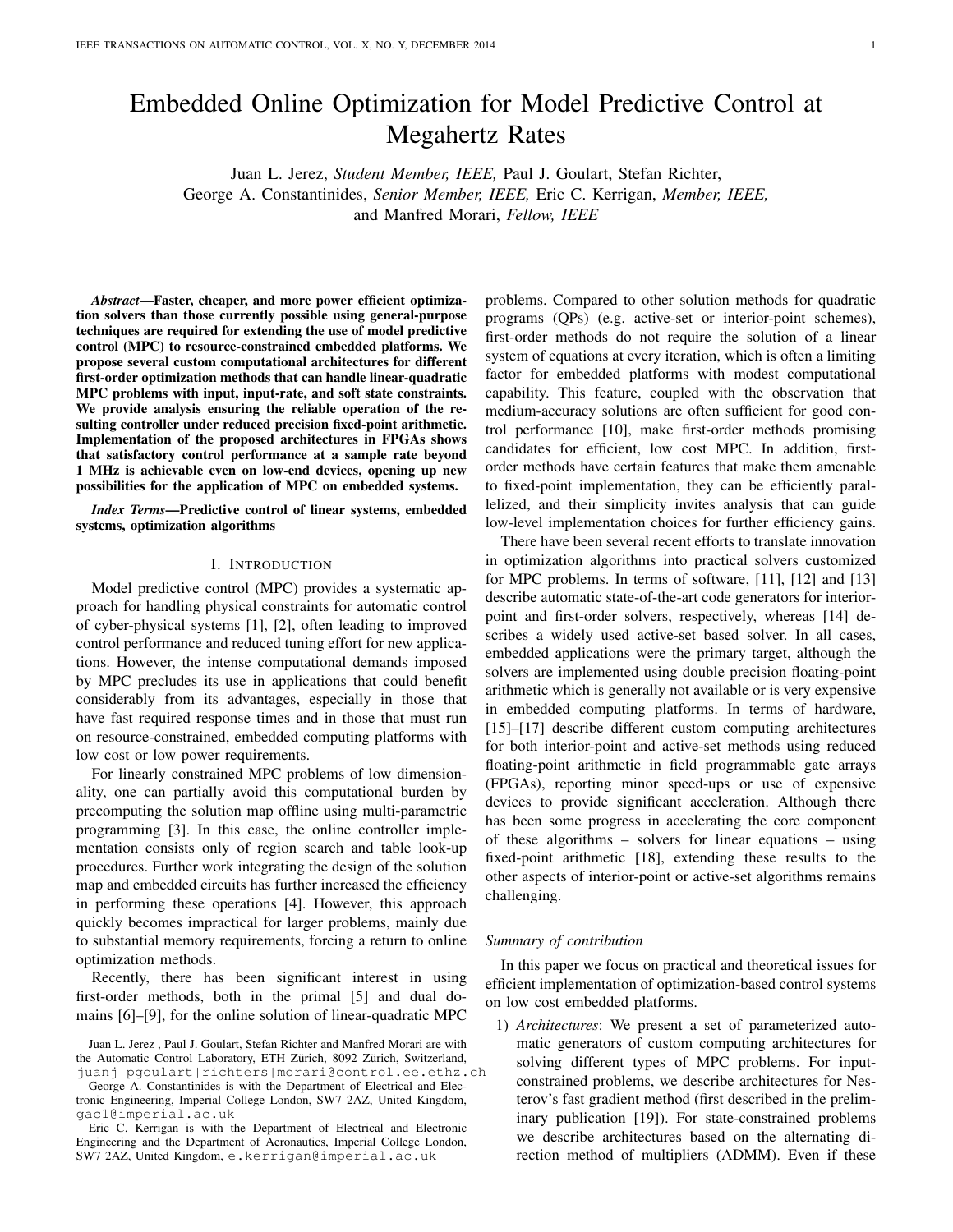methods are conceptually very different, they share the same computational patterns and similar computing architectures can be used to implement them efficiently. These architectures are extended to support warm starting procedures and the projection operations required in the presence of soft constraints.

- 2) *Analysis*: Since for a reliable operation using fixed-point arithmetic it is crucial to prevent overflow errors, we derive theoretical results that guarantee the absence of overflow in all variables of the fast gradient method. Furthermore, we present an error analysis of both the fast gradient method and ADMM under (inexact) fixedpoint computations in a unified framework. This analysis underpins the numerical stability of the methods for hardware implementations and can be used to determine *a priori* the minimum number of bits required to achieve a given solution accuracy specification, resulting in minimal resource usage.
- 3) *Implementation*: We derive a set of design rules for efficient implementation of the proposed methods, such as a scaling procedure for accelerating the convergence of ADMM and criteria for determining the size of the Lagrange multipliers. The proposed architectures are characterized in terms of the achievable performance as a function of the amount of resources available. As a proof of concept, generated solver instances are demonstrated for several linear-quadratic MPC problems, reporting achievable controller sampling rates in excess of 1 MHz, while the controller can be implemented on a low cost embeddable device.

## *Outline*

The paper is organized as follows: After a brief summary of the general MPC formulation and the different first-order methods in Sections II and III, we focus on the fixed-point analysis in Section IV. We follow with the hardware architectures and performance evaluation in Sections V and VI.

# II. SOFT-CONSTRAINED MODEL PREDICTIVE CONTROL **SETUP**

Throughout, we address control of a discrete-time linear time-invariant (LTI) system in the form

$$
x^+ = Ax + Bu,\tag{1}
$$

where  $x \in \mathbb{R}^{n_x}$  is the system state,  $u \in \mathbb{R}^{n_u}$  is the system input and  $x^{+}$  denotes the state at the next sampling instant. The overall design goal is to construct a time-invariant (possibly nonlinear) static state feedback controller  $\mu : \mathbb{R}^{n_x} \to \mathbb{R}^{n_u}$ such that  $u = \mu(x)$  stabilizes the system (1) while simultaneously satisfying a collection of state and input constraints in the time domain.

In standard design methods for constructing linear controllers for systems in the form (1), the bulk of the computational effort is spent *offline* in identifying a suitable controller, whose *online* implementation has minimal computing requirements. The inclusion of state and input constraints renders most such design methods unsuitable.

A now standard alternative is to use MPC [1], [2], which moves the bulk of the required computational effort *online* and which addresses directly the system constraints. At every sampling instant, given an estimate or measurement of the current state of the plant  $x$ , an MPC controller solves a constrained N-stage optimal control problem in the form

$$
J^*(x) = \min \frac{1}{2} x_N^T Q_N x_N + \frac{1}{2} \sum_{k=0}^{N-1} x_k^T Q x_k + u_k^T R u_k
$$
  
+2x<sub>k</sub><sup>T</sup> Su<sub>k</sub> +  $\sum_{k=1}^{N} \left( \sigma_1 \cdot \mathbf{1}^T \delta_k + \sigma_2 \cdot \|\delta_k\|_2^2 \right)$  (2)

subject to  $x_0 = x$ ,

$$
x_{k+1} = A_d x_k + B_d u_k, \quad k = 0, 1, ..., N - 1, u_k \in U, \quad k = 0, 1, ..., N - 1, (x_k, \delta_k) \in X_{\Delta}, \quad k = 0, 1, ..., N.
$$

If an optimal input sequence  $\{u_i^*(x)\}_{i=0}^{N-1}$  and state trajectory  $\{x_i^*(x)\}_{i=0}^N$  exists for this problem given the initial state  $x$ , then an MPC controller can be implemented by applying the control input  $u = u_0^*(x)$ .

We will assume throughout that the system input constraint set  $\mathbb U$  is defined as a set of interval constraints  $\mathbb U :=$  ${u \mid u_{\min} \leq u \leq u_{\max}}$ . We assume that the system states have both free (denoted by  $x_F$  with index set  $\mathcal{F}$ ), hardconstrained (index set  $\mathcal{B}$ ) and soft-constrained (index set  $\mathcal{S}$ ) components, i.e. the set  $\mathbb{X}_{\Delta}$  in (2) is defined as

$$
\mathbb{X}_{\Delta} = \left\{ (x, \delta) \in \mathbb{R}^{n_x} \times \mathbb{R}^{|\mathcal{S}|}_+ \; \middle| \; \begin{aligned} & x_\mathcal{F} \text{ free, } x_{\min} \le x_\mathcal{B} \le x_{\max}, \\ & |x_i - x_{\text{c},i}| \le r_i + \delta_i, \, i \in \mathcal{S} \end{aligned} \right\},\tag{3}
$$

with  $x_{c,i} \in \mathbb{R}$  being the center of the interval constraint of radius  $r_i > 0$  for a soft-constrained state component. The index sets  $F$ ,  $B$  and  $S$  are assumed to be pairwise disjoint and to satisfy  $\mathcal{F} \cup \mathcal{B} \cup \mathcal{S} = \{1, 2, \ldots, n_x\}.$ 

We assume throughout that the penalty matrices  $Q \in$  $\mathbb{R}^{n_x \times n_x}$ ,  $Q_N \in \mathbb{R}^{n_x \times n_x}$  are positive semidefinite,  $R \in$  $\mathbb{R}^{n_u \times n_u}$  is positive definite, and  $S \in \mathbb{R}^{n_x \times n_u}$  is chosen such that the objective function in (2) is jointly convex in the states and inputs. There is by now a considerable body of literature [2], [20] describing conditions on the penalty matrices and/or horizon length  $N$  sufficient to ensure that the resulting MPC controller is stabilizing (even when no terminal state constraints are imposed<sup>1</sup>), and we do not address this point further. For stability conditions for soft-constrained problems, the reader is referred to [21] and [22] and the references therein. In the presence of numerical error, the sub-optimality can be interpreted as an additive bounded state disturbance. See [23] for a detailed investigation of stability properties under this scenario.

If the soft-constrained index set  $S$  is nonempty, then a linear-quadratic penalty on the auxiliary variables  $\delta_k \in \mathbb{R}_+^{|S|}$ , weighted by positive scalars  $(\sigma_1, \sigma_2)$ , can be added to the objective. In practice, soft constraints are a common measure

<sup>&</sup>lt;sup>1</sup>In the presence of polyhedral or ellipsoidal terminal constraints, the stateconstrained methods described in this paper can still be used by adding a small number of ancillary variables.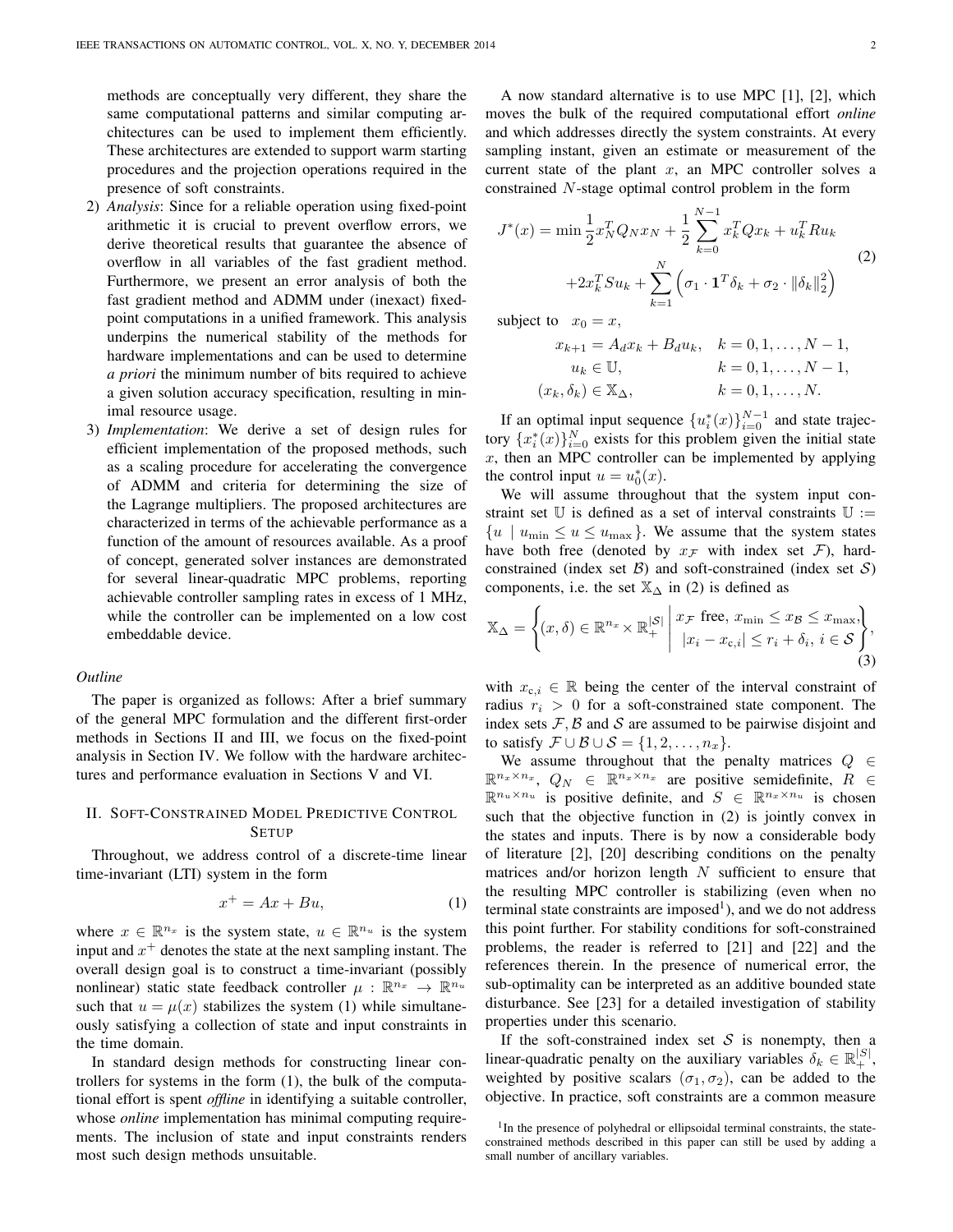to avoid infeasibility of the MPC problem (2) in the presence of disturbances. However, there also exist hard state constraints that can always be enforced and cannot lead to infeasibility, such as state constraints arising from remodeling of input-rate constraints. For the sake of generality we address both types of state constraints in this paper.

If  $\sigma_1$  is chosen large enough, then the optimization problem (2) corresponds to an *exact penalty* reformulation of the associated hard-constrained problem (i.e. one in which the optimal solution of (2) maintains  $\delta_k = 0$  if it is possible to do so). An exact penalty formulation preserves the optimal behavior of the MPC controller when all constraints can be enforced. We first characterize conditions under which a soft constraint penalty function for a convex optimization problem is exact.

Theorem 1 ([24, Prop. 5.4.5]). *Consider the convex problem*

$$
f^* := \min_{z \in \mathbb{Q}} f(z)
$$
  
subject to  $g_j(z) \le 0$ ,  $j = 1, 2, ..., r$ , (4)

where  $f: \mathbb{R}^n \to \mathbb{R}$  and  $g_j: \mathbb{R}^n \to \mathbb{R}$ ,  $j = 1, \ldots, r$ , are *convex, real-valued functions and* Q *is a closed convex subset* of  $\mathbb{R}^n$ . Assume that an optimal solution  $z^*$  exists with  $f(z^*) =$ f<sup>\*</sup>, strong duality holds and an optimal Lagrange multiplier *vector*  $\mu^* \in \mathbb{R}_+^r$  *for the inequality constraints exists.* 

*i*) If  $\sigma_1 \ge ||\mu^*||_{\infty}$  and  $\sigma_2 \ge 0$ , then

$$
f^* = \min_{z \in \mathbb{Q}} f(z) + \sum_{j=1}^r \left(\sigma_1 \cdot \delta_j + \sigma_2 \cdot \delta_j^2\right)
$$
 (5)

*subject to*  $g_i(z) \le \delta_i$ ,  $\delta_i \ge 0$ ,  $j = 1, 2, \ldots, r$ .

*ii)* If  $\sigma_1 > ||\mu^*||_{\infty}$  and  $\sigma_2 \geq 0$ , the set of minimizers of *the penalty reformulation in* (5) *coincides with the set of minimizers of the original problem in* (4)*.*

Remark 1. *In the context of the MPC problem* (2)*, the penalty reformulation is exact if the penalty parameter*  $\sigma_1$  *is chosen to be greater than the largest Lagrange multiplier for any*  $constant \, |x_i - x_{c,i}| \, \leq \, r_i, \, \, i \, \in \, S$ , over all feasible initial *states* x*. In general, this bound is unknown* a priori *and is treated as a tuning parameter in the control design. The quadratic penalty parameter*  $\sigma_2$  *need not be nonzero for such a penalty formulation to be exact, but the inclusion of a nonzero quadratic term is necessary for our numerical stability results under fixed-point arithmetic in Section IV.*

For the sake of notational simplicity, the results of this paper are presented with reference to the optimal control problem in regulator form in (2). However, all of our results generalize easily to setpoint tracking problems.

#### III. FIRST-ORDER SOLUTION METHODS

We next describe two different first-order optimization methods for solving the optimal control problem (2) efficiently. In particular, we apply the primal fast gradient method (FGM) in cases where only input-constraints are present, and a dual method based on the alternating direction method of multipliers (ADMM) for cases in which both state- and inputconstraints are present.

# *A. Input-Constrained MPC Using the Fast Gradient Method*

The fast gradient method is an iterative solution method for smooth convex optimization problems first published by Nesterov in the early 80s [25]. The method can be applied to the solution of MPC problem (2) if the future state variables  $x_i$ are eliminated by expressing them as a function of the initial state, x, and the future input sequence (so-called *condensing* [1]), resulting in the problem

$$
f^*(x) = \min_z f(z; x) := \frac{1}{2} z^T H_F z + z^T \Phi x
$$
 (6)  
subject to  $z \in \mathbb{K}$ ,

where  $z := (u_0, \dots, u_{N-1}) \in \mathbb{R}^n$ ,  $n = Nn_u$ , the Hessian  $H_F \in \mathbb{R}^{n \times n}$  is positive definite under the assumptions in Section II, and the feasible set is given as  $\mathbb{K} := \mathbb{U} \times \ldots \times \mathbb{U}$ . The current state only enters the gradient of the linear term of the objective through the matrix  $\Phi \in \mathbb{R}^{n \times n_x}$ . See [1] for details on the construction of the matrices.

We consider the *constant step scheme II* of the fast gradient method in [26, §2.2.3]. Its algorithmic scheme for the solution of (6), optimized for parallel execution on parallel hardware, is given in Algorithm 1. Note that the state-independent terms  $(I - \frac{1}{L}H_F)$ ,  $\frac{1}{L}\Phi$  and  $(1 + \beta)$  can all be computed offline and that the product  $\frac{1}{L}\Phi x$  must only be evaluated once. The core operations in Algorithm 1 are the evaluation of the gradient (implicit in line 2) and the projection operator of the feasible set,  $\pi_{\mathbb{K}}$ , in line 3. Since for our application the set  $\mathbb{K}$  is the direct product of the N  $n_u$ -dimensional sets U, it suffices to consider  $N$  independent projections that can be performed in parallel. For the specific case of a box constraint on the control input, every such projection corresponds to  $n<sub>u</sub>$  scalar projections on intervals, each computable analytically. In this case, the fast gradient method requires only multiplication and addition, which are considerably faster and use significantly less resources than division when implemented using digital circuits.

It can be inferred from [26, Theorem 2.2.3] that for every state x, Algorithm 1 generates a sequence of iterates  $\{z_i\}_{i=1}^{I_{\text{max}}}$ such that the residuals  $f(z_i; x) - f^*(x)$  are bounded by

$$
\min\left\{\left(1-\sqrt{\frac{1}{\kappa}}\right)^i,\frac{4\kappa}{(2\sqrt{\kappa}+i)^2}\right\}\cdot 2\big(f(z_0;x)-f^*(x)\big),\tag{7}
$$

for all  $i = 0, \ldots, I_{\text{max}}$ , where  $\kappa$  denotes the condition number of f, or an upper bound of it, given by  $\kappa = L/\mu$ , where L and  $\mu$  are a Lipschitz constant for the gradient of f and convexity parameter of  $f$ , respectively. Note that the convexity parameter for a strongly convex quadratic objective function as in (6) corresponds to the minimum eigenvalue of  $H_F$ . Based on this convergence result, which states that the bound exhibits the best of a linear and a sublinear rate, one can derive a certifiable and practically relevant iteration bound  $I_{\text{max}}$  such that the final residual is guaranteed to be within a specified level of suboptimality for all initial states arising from a bounded set [5]. It can further be proved that there is no other variant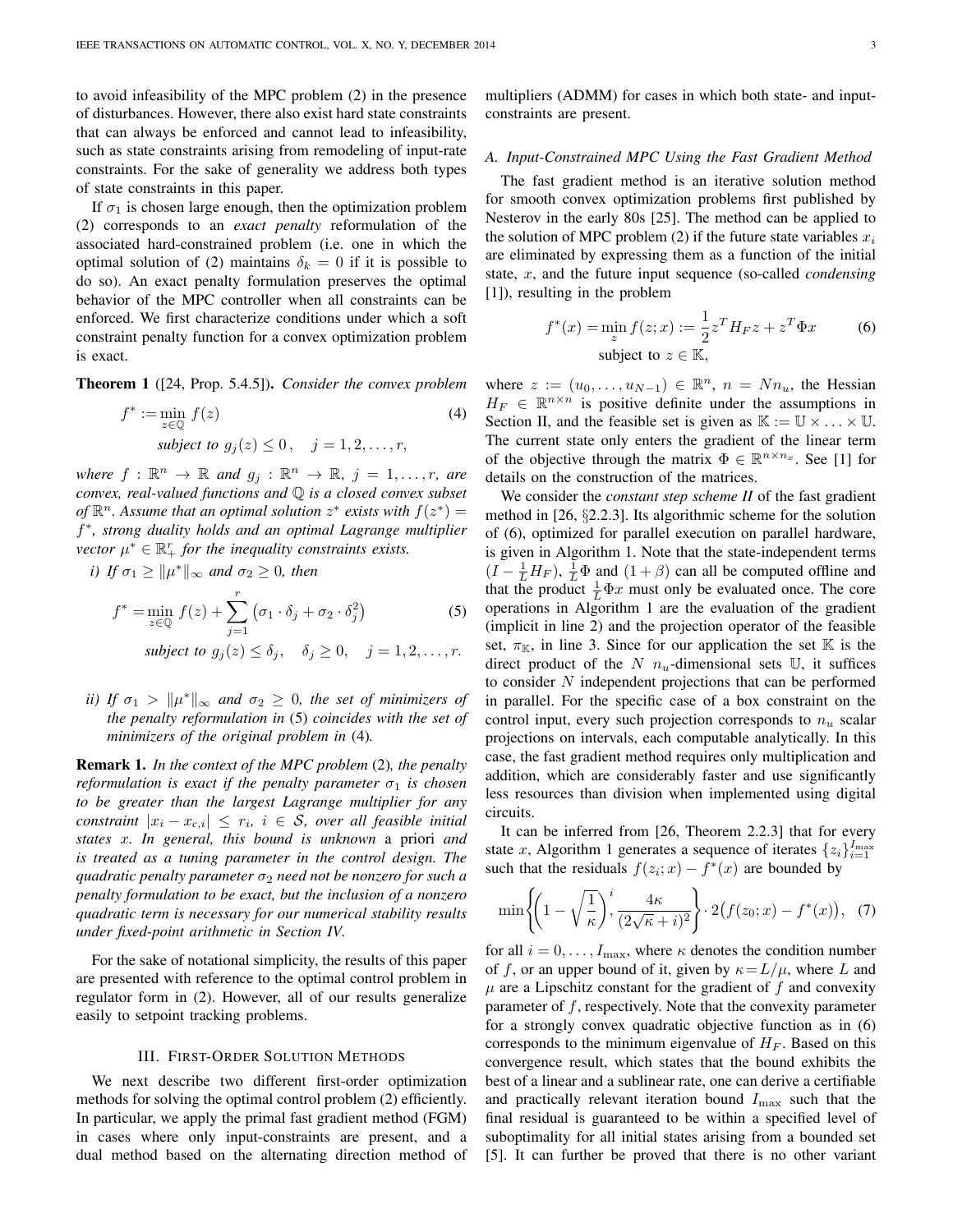Algorithm 1 Fast gradient method for the solution of MPC problem (6) at state x (*optimized for parallel hardware*)

**Require:** Initial iterate  $z_0 \in \mathbb{K}$ ,  $y_0 = z_0$ , upper (lower) bound  $L(\mu > 0)$  on maximum (minimum) eigenvalue bound  $L$  ( $\mu > 0$ ) on maximum (minimum) eigenvalue<br>of Hessian  $H_F$ , step size  $\beta = (\sqrt{L} - \sqrt{\mu})/(\sqrt{L} + \sqrt{\mu})$ 1: for  $i = 0$  to  $I_{\text{max}} - 1$  do 2:  $t_i := (I - \frac{1}{L}H_F)y_i - \frac{1}{L}\Phi x$ 3:  $z_{i+1} := \pi_{\mathbb{K}}(t_i)$ 4:  $y_{i+1} := (1+\beta)z_{i+1} - \beta z_i$ 5: end for

of a gradient method with better theoretical convergence [26, Thm. 2.2.2], i.e. the fast gradient method is an *optimal* gradient method.

The fast gradient method is particularly attractive for application to MPC in embedded control system design due both to the relative ease of implementation and to the availability of strong performance certification guarantees. However, its use is limited to cases in which the projection operation  $\pi_{\mathbb{K}}$ is simple, e.g. in the case of box-constrained inputs. Unfortunately, the inclusion of state constraints changes the geometry of the feasible set  $K$  such that the projection subproblem is as difficult as the original problem, since the constraints are no longer separable in  $u_k$ . In the next section we therefore describe an alternative solution method in the dual domain that avoids these complications, though at the expense of some of the strong certification advantages.

### *B. Input- and State-Constrained MPC Using ADMM*

In the presence of state constraints, if one requires both Q and  $Q_N$  to be positive definite, the fast gradient method can be used again to solve the dual problem via Lagrange relaxation of the equality constraints [6]. However, in this case the dual function is *not* strongly concave and consequently the convergence rate is severely affected (from linear to sublinear). A quadratic regularizing term can be added to the Lagrangian to improve convergence (the so-called *method of multipliers*), but this prevents the use of distributed operations for computing the gradient of the dual function, adding a significant computational overhead. We therefore seek an alternative approach in the dual domain.

For dual problems we do *not* work in the condensed format (6), but rather maintain the state variables  $x_k$  in the vector of decision variables  $z :=$  $(u_0, \ldots, u_{N-1}, x_0, \delta_0, \ldots, x_N, \delta_N) \in \mathbb{R}^n$ ,  $n = N(n_u + n_x + \delta_0, \delta_0, \ldots, \delta_N)$  $|S|$ ) +  $n_x$  +  $|S|$ , resulting in the problem

$$
f^*(x) = \min_z f(z; x) := \frac{1}{2} z^T H_A z + z^T h
$$
 (8)  
subject to  $z \in \mathbb{K}$ ,  $Fz = b(x)$ .

The affine constraint  $Fz = b(x)$  models the dynamic coupling of the states  $x_k$  and  $u_k$  via the state update equation (1), and is at the root of the difficulty in projecting the variables z onto the constraints in the fast gradient method.

The alternating direction method of multipliers (ADMM) [27] partitions the optimization variables into two (or more) groups to maintain the possibility of decoupled projection. In applying ADMM to the specific problem (6), we maintain an additional copy  $y$  of the original decision variables  $z$  and solve the problem

$$
f^*(x) = \min_{z,y} f(z, y; x) := \frac{1}{2} y^T H_A y + y^T h
$$
  
+  $I_{\mathbb{A}}(y; x) + I_{\mathbb{K}}(z) + \frac{\rho}{2} ||y - z||^2$   
(9)  
subject to  $z = y$ , (10)

where  $(z, y) \in \mathbb{R}^{2n}$  contain copies of all input, state and slack variables. The functions  $I_{\mathbb{A}} : \mathbb{R}^n \times \mathbb{R}^{n_x} \to \{0, +\infty\}$  and  $I_{\mathbb{K}}$ :  $\mathbb{R}^n \to \{0, +\infty\}$  are indicator functions for the sets described by the equality and inequality constraints, respectively, e.g.

$$
I_{\mathbb{A}}(y;x) := \begin{cases} 0 & \text{if } F y = b(x), \\ +\infty & \text{otherwise}, \end{cases}
$$
 (11)

where  $\mathbb{K} := \mathbb{U} \times \ldots \times \mathbb{U} \times \mathbb{X}_{\Delta} \times \ldots \times \mathbb{X}_{\Delta}$ . The current state  $x$  enters the optimization problem through (11). The inclusion of the regularizing term  $(\rho/2) \|y - z\|^2$  has no impact on the solution to  $(9)$  (equivalently  $(8)$ ) due to the compatibility constraint  $y = z$ , but it does allow one to drop the smoothness and strong convexity conditions on the objective function, so that one can solve control problems with more general cost functions such as those with 1- or  $\infty$ -norm stage costs.

Note that there are many possible techniques for copying and partitioning of variables in ADMM. In the context of optimal control, the choice given in (9) results in attractive computational structures [28].

The dual problem for (9) is given by

$$
\max_{\nu} \inf_{z,y} L_{\rho}(z,y,\nu) := \frac{1}{2} y^T H_A y + y^T h + I_{\mathbb{A}}(y;x) + I_{\mathbb{K}}(z) + \nu^T (y-z) + \frac{\rho}{2} ||y-z||^2.
$$

ADMM solves this dual problem by repeatedly carrying out the steps

$$
y_{i+1} := \arg\min_{y} L_{\rho}(z_i, y, \nu_i), \qquad (12a)
$$

$$
z_{i+1} := \arg\min_{z} L_{\rho}(z, y_{i+1}, \nu_i), \qquad (12b)
$$

$$
\nu_{i+1} := \nu_i + \rho(y_{i+1} - z_{i+1}). \tag{12c}
$$

The parameter  $\rho$  can be any positive number to ensure convergence. There are at present no universally accepted rules for selecting the value of the penalty parameter however, and it is typically treated as a tuning parameter during implementation. See [29], [30] for a more detailed discussion.

Our overall algorithmic scheme for ADMM for the solution of (9) based on the sequence of operations  $(12a)$ – $(12c)$ , optimized for parallel execution on parallel hardware, is given in Algorithm 2. The core computational tasks are the equalityconstrained optimization problem (12a) and the inequalityconstrained, but separable, optimization problem (12b).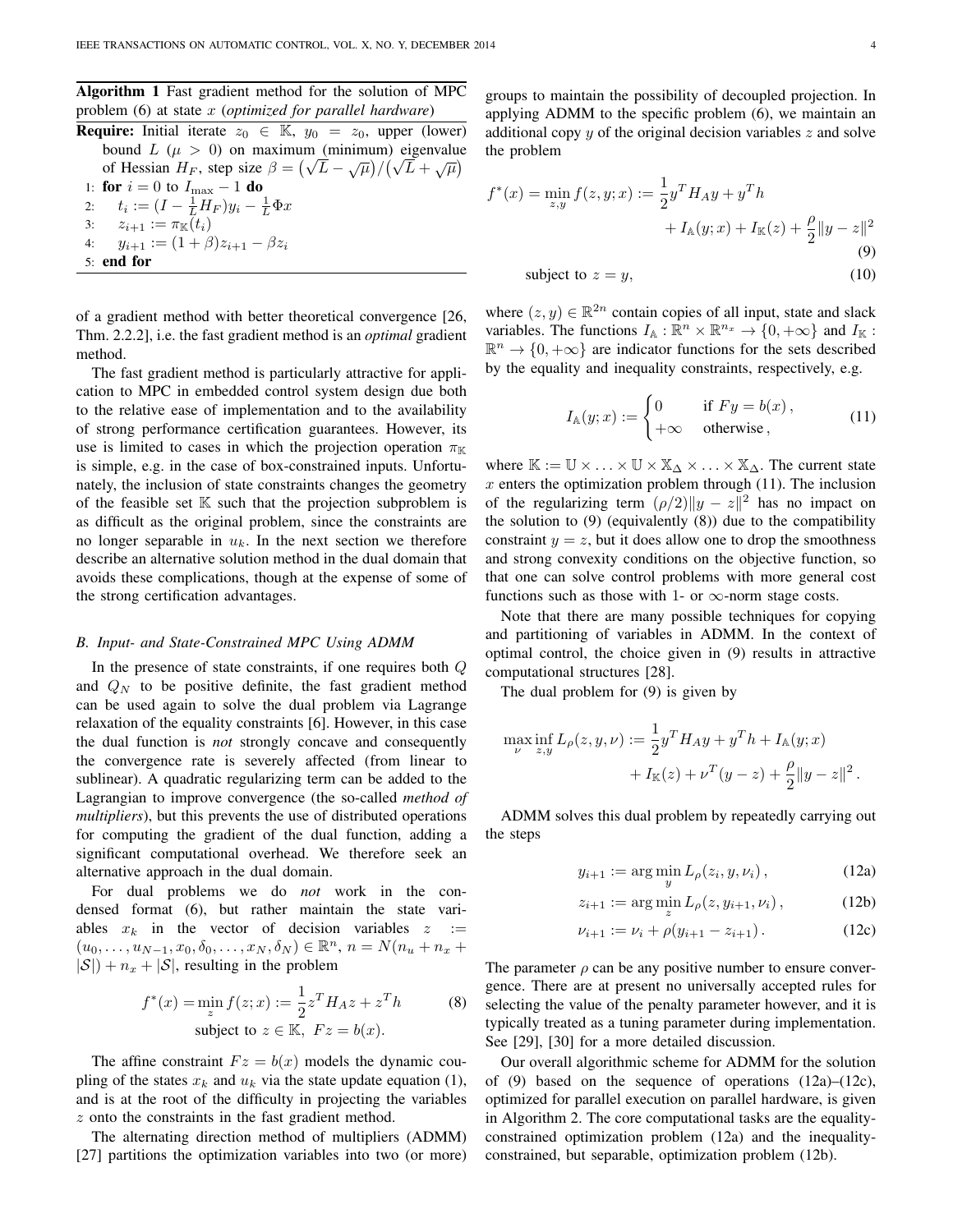Algorithm 2 ADMM for the solution of MPC problem (6) at state x (*optimized for parallel hardware*)

**Require:** Initial iterate  $z_0 = z^{*-}$ ,  $\nu_0 = \nu^{*-}$ , where  $z^{*-}$  and  $v^*$  are the shifted solutions at the previous time instant (see Section V), and  $\rho$  is a constant power of 2. 1: for  $i = 0$  to  $I_{\text{max}} - 1$  do 2:  $y_{i+1} := M_{11}(-h + \rho z_i - \nu_i) + M_{12}b(x)$ 3: 4:  $\nu_{i+1} := \rho y_{i+1} + \nu_i - \rho z_{i+1}$ 5: end for

In the case of the equality-constrained minimization step (12a), a solution can be computed from the KKT conditions by solving the linear system

$$
\begin{bmatrix} H_A + \rho I & F^T \\ F & 0 \end{bmatrix} \begin{bmatrix} y_{i+1} \\ \lambda_{i+1} \end{bmatrix} = \begin{bmatrix} -h - \nu_i + \rho z_i \\ b(x) \end{bmatrix}
$$

.

,

Note that only the vector  $y_{i+1}$ , and not the multiplier  $\lambda_{i+1}$ , arising from the solution of this linear system is required for our ADMM method. The most efficient method to solve for  $y_{i+1}$  is to invert the (fixed) KKT matrix *offline*, i.e. to compute

$$
\begin{bmatrix} M_{11} & M_{12} \\ M_{12}^T & M_{22} \end{bmatrix} = \begin{bmatrix} H_A + \rho I & F^T \\ F & 0 \end{bmatrix}^{-1}
$$

and then to obtain  $y_{i+1}$  *online* from  $y_{i+1}$  $M_{11}(-h - \nu_i + \rho z_i) + M_{12}b(x)$  as in Line 2 of Algorithm 2. Observe that the product  $M_{12}b(x)$  needs to be evaluated only once, and that this matrix is always invertible when  $\rho > 0$ since  $F$  has full row rank.

The inequality-constrained minimization step (12b) results in the projection operation in Line 3 of Algorithm 2. In the presence of soft state constraints, this operation requires independent projections onto a truncated two-dimensional cone, which can be efficiently parallelized and require no divisions. We describe efficient implementations of this projection operation in parallel hardware in Section V.

This variant of ADMM is known to converge; see [31, §3.4; Prop. 4.2] for general convergence results. More recently, sublinear and linear convergence rates were established. See [32], [33] for more details.

#### *C. ADMM, Lagrange multipliers and soft constraints*

Despite its generally excellent empirical performance, ADMM can be observed to converge very slowly in certain cases. In particular, for MPC problems in the form (6), convergence may be very slow in those cases where there is a large mismatch between the magnitude of the optimal Lagrange multipliers  $\nu^*$  for the equality constraint (10) and the magnitude of the primal iterates  $(z_i, y_i)$ . The reason is evident from the ADMM multiplier update step (12c); the existence of very large optimal multipliers  $\nu^*$  necessitates a large number of ADMM iterations when the difference  $(z_i - y_i)$  remains small at each iteration and  $\rho \approx 1$ .

This effect is of particular concern for MPC problem instances with soft constraints. If one denotes by  $z_{\delta}$  those components of z associated with the slack variables  $\{\delta_1, \ldots, \delta_N\}$  (with similar notation for  $y_{\delta}$ ), then the objective function (9) features a term  $\sigma_1 \cdot \mathbf{1}^T y_\delta$ , with the exact penalty term  $\sigma_1$ typically very large. The equality constraints (10) include the matching condition  $z_{\delta} - y_{\delta} = 0$ , with associated Lagrange multiplier  $\nu_{\delta}$ . Recalling the usual sensitivity interpretation of the optimal multiplier  $\nu_{\delta}^*$ , one can conclude that  $\nu_{\delta}^* \approx \sigma_1 \cdot \mathbf{1}$ in the absence of unusual problem scaling<sup>2</sup>.

For soft constrained problems, we avoid this difficulty by rescaling those components of the matching condition (10) to the equivalent condition  $(1/\sigma_1)(z_\delta - y_\delta) = 0$ , which results in a rescaling of the associated optimal multipliers to  $\nu_{\delta}^* \approx 1$ . The aforementioned convergence difficulties due to excessively large optimal multipliers are then avoided.

# IV. FIXED-POINT ASPECTS OF FIRST-ORDER SOLUTION **METHODS**

In this section we first motivate the use of fixed-point arithmetic from a hardware efficiency perspective and then isolate potential error sources under this arithmetic. We concentrate on two types of errors. For *overflow errors* we provide analysis to guarantee that they cannot occur in the fast gradient method, whereas for *arithmetic round-off errors* we prove that there is a converging upper bound on the total incurred error in either of the two methods. The results we obtain hold under the assumptions in Section IV-B and guarantee reliable operation of first-order methods on fixed-point platforms.

### *A. Fixed-Point Arithmetic and Error Sources*

Modern computing platforms must allow for a wide range of applications that operate on data with potentially large dynamic range, i.e. the ratio of the smallest to largest number to be represented. For general purpose computing, *floatingpoint* arithmetic provides the necessary flexibility. A floatingpoint number consists of a sign bit, a mantissa, and an exponent value that moves the binary point with respect to the mantissa. The dynamic range grows doubly exponentially with the number of exponent bits, making it possible to represent a wide range of numbers with a relatively small number of bits. However, because two operands can have different exponents, it is necessary to perform *denormalization* and *normalization* operations before and after every addition or subtraction, leading to increased resource usage and long arithmetic delays.

In contrast, hardware platforms employing *fixed-point* numbers use a fixed number of bits for the integer and fraction fields, i.e. the exponent does not vary and does not need to be stored. Fixed-point computations are the same as with integer arithmetic, hence the digital circuitry is simple and fast, leading to greater power efficiency and significant potential for acceleration via extra parallelization in a custom hardware implementation. For instance, in a typical modern FPGA platform [34] fixed-point addition takes one clock cycle, whereas a single precision floating-point adder would require 14 cycles while using one order of magnitude more resources for the same number of bits.

<sup>2</sup>If one sets the regularization parameter  $\rho = 0$  in (9) and  $\sigma_2 = 0$ , then it can be shown that this approximation becomes exact.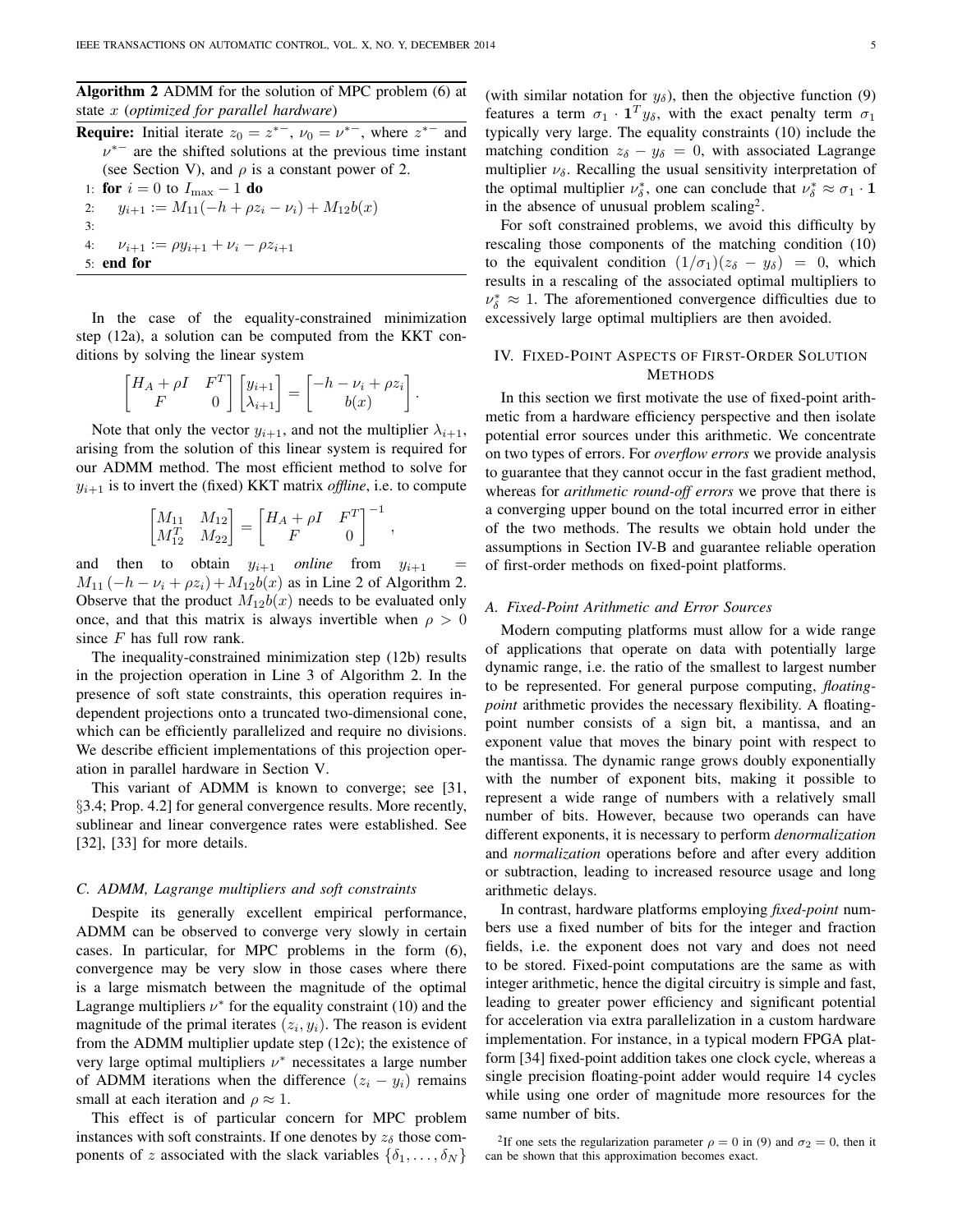The benefits of fixed-point arithmetic motivate its use in first-order methods to realize fast and efficient implementations of Algorithms 1 and 2 on FPGAs or other low cost and low power devices with no floating-point support, such as embedded microcontrollers, fixed-point digital signal processors (DSPs) or programmable logic controllers (PLCs). However, reduced precision representations and fixed-point computations incur several types of errors that must be accounted for. These include:

*Quantization Errors:* Finite representation errors arise when converting the problem and algorithm data from high precision to reduced precision data formats. Potential consequences include loss of problem convexity, change of optimal solution and a lack of feasibility with respect to the original problem.

*Overflow Errors:* Overflow errors occur whenever the number of bits for the integer part in the fixed-point representation is too small, and can cause unpredictable behavior of the algorithm.

*Arithmetic Errors:* Unlike with floating-point arithmetic, fixed-point addition and subtraction operations involve no round-off error provided there is no overflow and the result has the same number of fraction bits as the operands [35]. For multiplication, the exact product of two numbers with  $b$ fraction bits can be represented using 2b fraction bits, hence a b-bit truncation of a 2's complement number incurs a roundoff error bounded from below by  $-2^{-b}$ . Recall that in 2's complement arithmetic, truncation incurs a negative error both for positive and negative numbers.

#### *B. Notation and Assumptions*

We will use  $(\cdot)$  throughout in order to distinguish quantities in a fixed-point representation from those in an exact representation and under exact arithmetic. Throughout, we assume for simplicity that all variables and problem data are represented using the same number of fraction bits  $b$ . We further assume that the feasible sets under finite precision satisfy  $K \subseteq K$ , so that solutions in fixed point arithmetic do not produce infeasibility in the original problem due to quantization error.

We conduct separate analyses of both overflow and arithmetic errors for the fast gradient method (Algorithm 1) and ADMM (Algorithm 2). In both cases, the central requirement is to choose the number of fraction bits  $b$  large enough to ensure satisfactory numerical behavior. We therefore employ two different sets of assumptions depending on the numerical method in question:

Assumption 1 (Fast Gradient Method / Algorithm 1). *The number of fraction bits b and a constant*  $c \geq 1$  *are chosen large enough such that*

*i) The matrix*

$$
H_n = \frac{1}{c \cdot \lambda_{\text{max}}(\hat{H}_F)} \cdot \hat{H}_F,
$$

has a fixed-point representation  $\hat{H_n}$  with all of its eigen*values in the interval*  $(0,1]$ *, where*  $\hat{H}_F$  *is the fixed-point representation of the Hessian H<sub>F</sub>, with*  $\lambda_{\max}(\hat{H}_F)$  *its maximum eigenvalue.*

*ii) The fixed-point step size* βˆ *satisfies*

$$
1 > \hat{\beta} \ge \left(\sqrt{\kappa(\hat{H}_n)} - 1\right) \left(\sqrt{\kappa(\hat{H}_n)} + 1\right)^{-1} \ge 0,
$$

where  $\kappa(\hat{H}_n)$  is the condition number of  $\hat{H}_n$ .

Assumption 2 (ADMM / Algorithm 2). *The number of fraction bits* b *is chosen large enough such that*

*i) The matrix*

$$
\left(\begin{bmatrix} \hat{M}_{11} & \hat{M}_{12}\\ \hat{M}_{12}^T & \hat{M}_{22} \end{bmatrix}^{-1} - \begin{bmatrix} \rho I & \hat{F}^T \\ \hat{F} & 0 \end{bmatrix}\right)
$$

*is positive semidefinite, where* ρ *is chosen such that it is exactly representable in* b *bits.*

Observe that it is always possible to select  $b$  sufficiently large to satisfy all of the preceding assumptions, implying that the above conditions represent a lower bound on the number of fraction bits required in a fixed-point implementation of our two algorithms to ensure that our stability results are valid. Assumptions 1.(i) and 2.(i) ensure that the objective functions (6) (for the fast gradient method) and (9) (for ADMM) remain strongly convex and convex, respectively, despite any quantization error.

In the case of the fast gradient method, Assumption 1.(ii) guarantees that the *true* condition number of  $\hat{H}_n$  is not underestimated, in which case the convergence result of the fast gradient method in (7) would be invalid. In fact, the assumption ensures that the effective condition number for the convergence result is given by

$$
\kappa_n = \left(\frac{1+\hat{\beta}}{1-\hat{\beta}}\right)^2 \ge \kappa(\hat{H}_n). \tag{13}
$$

### *C. Overflow Errors*

In order to avoid overflow errors in a fixed-point implementation, the largest absolute values of the iterates' and intermediate variables' components must be known or upperbounded *a priori* in order to determine the number of bits required for their *integer parts*. For the *static* problem data  $(I - \hat{H}_n)$ ,  $\hat{\Phi}_n$ ,  $1 + \hat{\beta}$ ,  $\hat{\beta}$ ,  $\hat{M}_{11}$ , or  $\hat{M}_{12}$ , the number of integer bits is easily determined by the maximum absolute value in each expression.

*1) Overflow Error Bounds in the Fast Gradient Method:*

In the case of the fast gradient method, it is possible to bound analytically the largest absolute values of all of the dynamic data, i.e. the variables that change with every iteration. We will denote by  $\hat{\Phi}_n$  the fixed-point representation of

$$
\Phi_n = \frac{1}{c \cdot \lambda_{\max}(\hat{H}_F)} \cdot \Phi.
$$

We summarize the upper bounds on variables appearing in the fast gradient method in the following proposition:

Proposition 1. *If problem* (6) *is solved by the fast gradient method using the appropriately adapted Algorithm 1, then*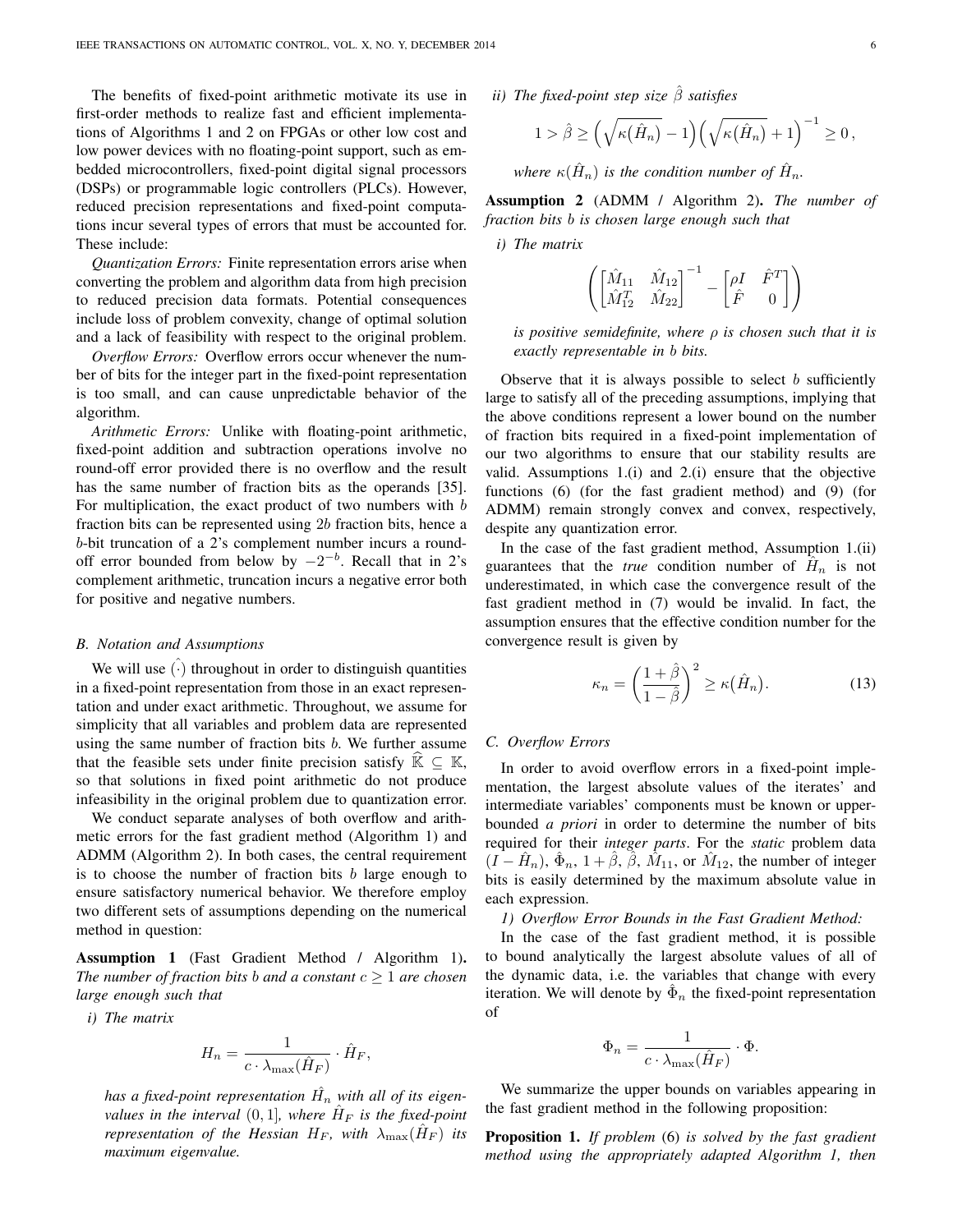*the largest absolute values of the iterates and intermediate variables are given by*

$$
\|\hat{z}_{i+1}\|_{\infty} \leq \bar{z} := \max \{ \|\hat{z}_{\min}\|_{\infty}, \|\hat{z}_{\max}\|_{\infty} \},
$$
  

$$
\|\hat{y}_{i+1}\|_{\infty} \leq \bar{y} := \bar{z} + \hat{\beta} \|\hat{z}_{\max} - \hat{z}_{\min}\|_{\infty},
$$
  

$$
\|(I - \hat{H}_n)\hat{y}_i\|_{\infty} \leq \bar{y}_{inter} := \|I - \hat{H}_n\|_{\infty} \cdot \bar{y},
$$
  

$$
\|\hat{x}\|_{\infty} \leq \bar{x} := \max_{x \in \hat{\mathbb{X}}_0} \|x\|_{\infty},
$$
  

$$
\|\hat{\Phi}_n \hat{x}\|_{\infty} \leq \bar{h} := \|\hat{\Phi}_n\|_{\infty} \cdot \bar{x}, \text{ and}
$$
  

$$
\|t_i\|_{\infty} \leq \bar{t} := \bar{y}_{inter} + \bar{h},
$$

*for all*  $i = 0, 1, \ldots, I_{\max} - 1$ *. The set*  $\hat{\mathbb{X}}_0$  *is chosen such that for every state in exact arithmetic*  $x \in \mathbb{X}_0$  *we have*  $\hat{x} \in \mathbb{X}_0$ *.* 

*Proof.* Follows from interval arithmetic and properties of the vector/matrix  $\|\cdot\|_{\infty}$ -norm.  $\Box$ 

Note that the bound in (14) also applies for the intermediate elements/cumulative sums in the evaluation of the matrixvector product. Observe that most of the bounds stated in Proposition 1 are tight.

#### *2) Overflow Error Bounds in ADMM:*

If problem (9) is solved using ADMM via Algorithm 2, then we are not aware of any general method to upper bound the Lagrange multiplier iterates  $\nu_i$  analytically, and consequently are unable to establish analytic upper bounds on all expressions involving *dynamic* data. In this case, one must instead estimate the undetermined upper bounds through simulation and add a safety factor when allocating the number of integer bits. As a result, with ADMM, we trade analytical guarantees on numerical behavior for the capability to solve more general problems.

#### *D. Arithmetic Round-Off Errors*

We next derive an upper bound on the deviation of an optimal solution  $\hat{z}^*$  produced via a fixed-point implementation of either Algorithm 1 or 2 from the optimal solutions produced from the same algorithms implemented using exact arithmetic. In both cases, we denote by  $\hat{z}_i$  a *fixed-point* iterate. We wish to relate these iterates to the iterates  $z_i$  generated under *exact arithmetic*, by establishing a bound in the form

$$
\|\hat{z_i} - z_i\| = \|\eta_i\| \le \Delta_i
$$

with  $\lim_{i\to\infty}\Delta_i$  finite, where  $\eta_i := \hat{z}_i - z_i$  is the solution error attributable to arithmetic round-off error up to the  $i^{th}$ iteration. Consequently, we can show that inaccuracy in the computed optimal solution induced by arithmetic errors in either algorithm are bounded, which is a crucial prerequisite for reliable operation of first-order methods on fixed-point platforms.

In both cases, we use a control-theoretic approach based on standard Lyapunov methods to derive bounds on the solution error arising specifically from fixed-point arithmetic error. For simplicity of exposition, we consider only those errors arising from arithmetic errors and neglect quantization errors in the analysis. This choice does not alter substantively the results presented for either algorithm. Our approach is in contrast to (and more direct than) other approaches to error accumulation analysis in the fast gradient method such as [36], [37], which consider inexact gradient computations but do not address arithmetic round-off errors explicitly. In the case of ADMM, we are not aware of any existing results relating to error accumulation in fixed-point arithmetic.

*1) Stability of Arithmetic Errors in the Fast Gradient Method:*

We consider first the numerical stability of the fast gradient method, by examining in detail the arithmetic error introduced at each step of a fixed-point implementation of Algorithm 1.

At iteration  $i$ , the error in line 2 of Algorithm 1 is given by

$$
\hat{t}_i - t_i = (I - \hat{H}_n)(\hat{y}_i - y_i) + \epsilon_{t,i},
$$

where  $\epsilon_{t,i}$  is a vector of errors from the matrix-vector multiplication. Since there are  $n$  round-off errors in the computation of every component,  $\epsilon_{t,i}$  is componentwise in the interval  $[-n2^{-b}, 0].$ 

For the projection in line 3, and recalling that  $\hat{\mathbb{K}} \subseteq \mathbb{K}$ is a box, no arithmetic error is introduced. Indeed, one can easily verify that the error  $\hat{t}_i - t_i$  can only be reduced by projecting onto a box, i.e. if  $\hat{t}_i$  and  $t_i$  are inside the feasible region the error remains, but if both quantities are saturated the corresponding component of the error goes to zero. This effect is modelled by multiplication with a diagonal matrix diag( $\epsilon_{\pi,i}$ ), with  $\epsilon_{\pi,i}$  componentwise in the interval  $[0, 1]$ .

Finally, in line 4, the error induced by fixed-point arithmetic is

$$
\hat{y}_{i+1} - y_{i+1} = (1 + \hat{\beta})\eta_{i+1} - \hat{\beta}\eta_i + \epsilon_{y,i},
$$

where two scalar-vector multiplications incur error  $\epsilon_{y,i}$  with components in  $[-2^{-b}, 2^{-b}]$  (addition *and* subtraction). Defining the initial error residual terms  $\eta_{-1} = \eta_0 = \hat{z}_0 - z_0$ , and setting  $\hat{z}_0 - z_0 = \hat{y}_0 - y_0$ , one can derive the two-step recurrence

$$
\eta_{i+1} = \text{diag}(\epsilon_{\pi,i}) \left( I - \hat{H}_n \right) \left( \eta_i + \hat{\beta}(\eta_i - \eta_{i-1}) + \epsilon_{y,i-1} \right) + \epsilon_{t,i}
$$

for the accumulated arithmetic error at each iteration. Note that the error  $\eta_i$  at each iteration is inherently bounded by the box  $\mathbb K$ . However, in the absence of the projection operation of line 3 and the associated error truncation, these errors remain bounded. To show this, we can express the evolution of the arithmetic error using the two-step recurrence

$$
\underbrace{\begin{bmatrix} \eta_{i+1} \\ \eta_i \end{bmatrix}}_{=: \xi_{i+1}} = \underbrace{\begin{bmatrix} (1+\hat{\beta})(I-\hat{H}_n) & -\hat{\beta}(I-\hat{H}_n) \end{bmatrix}}_{=: A} \underbrace{\begin{bmatrix} \eta_i \\ \eta_{i-1} \end{bmatrix}}_{\xi_i} + \underbrace{\begin{bmatrix} (I-\hat{H}_n) & I \end{bmatrix}}_{=: B} \underbrace{\begin{bmatrix} \epsilon_{y,i-1} \\ \epsilon_{t,i} \end{bmatrix}}_{=:v_i},
$$
(15)

and then show that this linear system is stable. Recalling Assumption 1, which bounds the eigenvalues of  $\hat{H}_n$  in the interval  $(0, 1]$  and  $\beta$  in the interval  $[0, 1)$ , we can use the following result: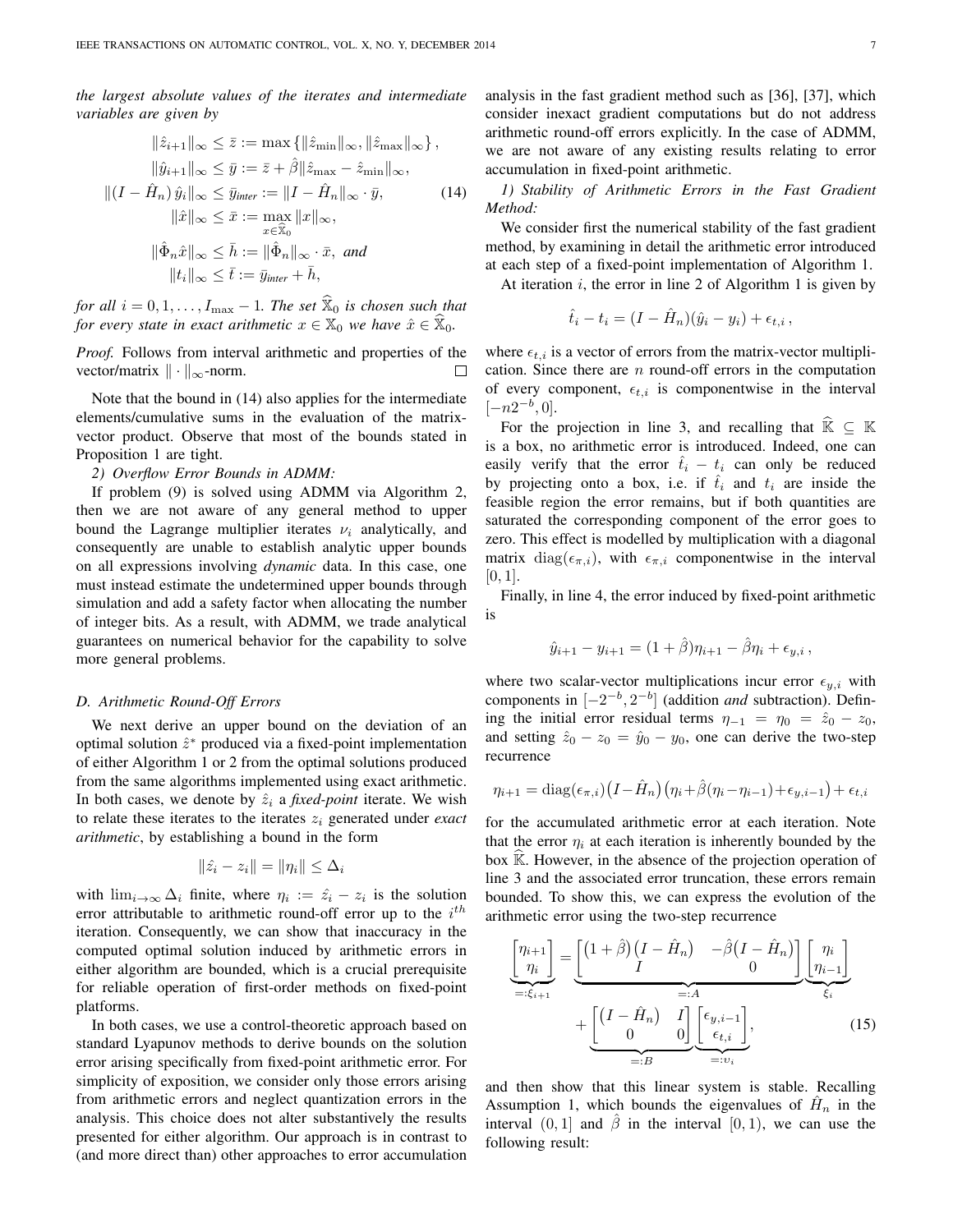Lemma 1. *Let* C *be any symmetric positive definite matrix with maximum eigenvalue less than or equal to one. For every constant*  $\gamma$  *in the interval* [0, 1] *the matrix* 

$$
\mathcal{M} = \begin{bmatrix} (1+\gamma)(I-C) & -\gamma(I-C) \\ I & 0 \end{bmatrix}
$$

*is Schur stable, i.e. its spectral radius*  $\rho(\mathcal{M})$  *is less than one.* 

*Proof.* Assume the eigenvalue decomposition  $I - C = V^T \Lambda V$ , with  $\Lambda$  diagonal with entries  $\lambda_i \in [0, 1)$ . The eigenvalues of M are unchanged by left- and right-multiplication by  $\begin{bmatrix} V & V \end{bmatrix}$ and its transpose. It is therefore sufficient to examine instead the spectral radius of

$$
\mathcal{M}_D = \begin{bmatrix} (1+\gamma)\Lambda & -\gamma\Lambda \\ I & 0 \end{bmatrix}.
$$

Since this matrix has exclusively diagonal blocks, its eigenvalues coincide with those of the two-by-two submatrices

$$
\mathcal{M}_{D,i} = \begin{bmatrix} (1+\gamma)\lambda_i & -\gamma\lambda_i \\ 1 & 0 \end{bmatrix}, \text{ for } i = 1, \dots, n,
$$

and it is sufficient to prove that every such submatrix has spectral radius less than one. Note that the eigenvalues of  $M_{D,i}$  are the roots of the characteristic equation

$$
\mu^2 - (1 + \gamma)\lambda_i \mu + \lambda_i \gamma = 0. \tag{16}
$$

It is easily verified that a sufficient condition for any quadratic equation in the form

$$
x^2 + 2bx + c = 0
$$

to have roots strictly inside the unit disk is for its coefficients to satisfy i)  $|b| < 1$ , ii)  $c < 1$  and iii)  $2|b| < c + 1$ . For the eigenvalue solutions to (16), this amounts to i)  $(1+\gamma)\lambda_i/2<1$ , ii)  $\lambda_i \gamma < 1$  and iii)  $(1 + \gamma)\lambda_i < \gamma \lambda_i + 1$ . All three conditions are easily confirmed for the case  $\lambda_i \in [0,1)$ ,  $\gamma \in [0,1]$ . П

#### *2) Stability of Arithmetic Errors in ADMM:*

As in the preceding section, for ADMM one can analyze in detail the arithmetic error introduced at each step of a fixedpoint implementation of Algorithm 2.

Defining  $\eta_i := \hat{z}_i - z_i$ ,  $\gamma_i := \hat{\nu}_i - \nu_i$ , a similar analysis to that of the preceding section produces the two-step error recurrence

$$
\underbrace{\begin{bmatrix} \eta_{i+1} \\ \gamma_{i+1} \end{bmatrix}}_{=: \xi_{i+1}} = \underbrace{\begin{bmatrix} \rho \operatorname{diag}(\epsilon_{\pi,i}) \hat{M}_{11} & -\operatorname{diag}(\epsilon_{\pi,i}) \left( \hat{M}_{11} - \frac{1}{\rho} I \right) \\ \rho^{2} \hat{M}_{11} (I - \operatorname{diag}(\epsilon_{\pi,i})) & (I - \rho \hat{M}_{11}) (I - \operatorname{diag}(\epsilon_{\pi,i})) \end{bmatrix}}_{=: A} \underbrace{\begin{bmatrix} \eta_{i} \\ \gamma_{i} \end{bmatrix}}_{\xi_{i}} + \underbrace{\begin{bmatrix} \operatorname{diag}(\epsilon_{\pi,i}) & 0 \\ \rho (I - \operatorname{diag}(\epsilon_{\pi,i})) & I \end{bmatrix}}_{=: B} \underbrace{\begin{bmatrix} \epsilon_{y,i} \\ \epsilon_{v,i} \end{bmatrix}}_{=: v_{i}},
$$
\n(17)

where:  $\epsilon_{y,i} \in [-n2^{-b}, 0]^n$  is a vector of multiplication errors arising from Algorithm 2, line 2;  $\epsilon_{\pi,i} \in [0,1]^n$  is a vector of error reduction scalings arising from the projection operation in line 3; and  $\epsilon_{\nu,i} \in [-2^{-b}, 2^{-b}]^n$  is a vector of multiplication errors arising from line 4 with  $\epsilon_{\nu,-1} = 0$ . Note that one can show that even when  $\mathbb K$  is not a box in the presence of soft state constraints, the error can only be reduced by the projection operation. The initial iterates of the recurrence relation are  $\eta_{-1} = \eta_0$ , where  $\eta_0 := \hat{z}_0 - z_0$ .

As in the case of the fast gradient method, the arithmetic error  $\eta_i$  is inherently bounded by the constraint set  $\hat{\mathbb{K}}$ . However, even in the absence of these bounding constraints (so that  $diag(\epsilon_{\pi,i}) = I$ , one can still establish that the arithmetic errors are bounded via examination of the eigenvalues of the matrix

$$
\mathcal{N} := \begin{bmatrix} \rho \hat{M}_{11} & -(\hat{M}_{11} - \frac{1}{\rho}I) \\ 0 & 0 \end{bmatrix}.
$$
 (18)

Recalling Assumption 2, we have the following result:

**Lemma 2.** *The matrix* N *in* (18) *is Schur stable for any*  $\rho > 0$ *.* 

*Proof.* The eigenvalues of (18) are either 0 or  $\rho \lambda_i(\hat{M}_{11})$ , so it is sufficient to show that the symmetric matrix  $\hat{M}_{11}$  satisfies  $\rho \|\hat{M}_{11}\| < 1$ . Recalling that

$$
\begin{bmatrix} \hat{M}_{11} & \hat{M}_{12} \\ \hat{M}_{12}^T & \hat{M}_{22} \end{bmatrix} = \begin{bmatrix} \hat{Z} & \hat{F}^T \\ \hat{F} & 0 \end{bmatrix}^{-1}
$$

where  $\hat{Z} := \hat{H}_A + \rho I \succ 0$ , the matrix inversion lemma provides the identity

$$
\hat{M}_{11} = \hat{Z}^{-\frac{1}{2}} \left[ I - \hat{Z}^{-\frac{1}{2}} \hat{F}^T (\hat{F} \hat{Z}^{-1} \hat{F}^T)^{-1} \hat{F} \hat{Z}^{-\frac{1}{2}} \right] \hat{Z}^{-\frac{1}{2}} \n=:\hat{Z}^{-\frac{1}{2}} \hat{P} \hat{Z}^{-\frac{1}{2}},
$$
\n(19)

where  $\hat{P}$  is a projection onto the kernel of  $\hat{F}\hat{Z}^{-\frac{1}{2}}$ , hence  $\|\hat{M}_{11}\| \leq \|\hat{Z}^{-\frac{1}{2}}\| \|\hat{P}\| \|\hat{Z}^{-\frac{1}{2}}\| = \|\hat{Z}^{-1}\|$ . It follows that

$$
\rho \|\hat{M}_{11}\| \le \rho \|(\hat{H}_A + \rho I)^{-1}\| = \rho \cdot \frac{1}{\lambda_{\min}(\hat{H}_A) + \rho} \le 1,
$$

where  $\lambda_{\min}(\hat{H}_A)$  is the smallest eigenvalue of the positive semidefinite matrix  $H_A$ . If  $H_A$  is actually positive definite, then the preceding inequality is strict and the proof is complete.

Otherwise, to prove that the inequality is strict we must show that  $1/\rho$  is not an eigenvalue for  $\hat{M}_{11}$  (which is positive semidefinite by virtue of (19)). Assume the contrary, so that there exists some eigenvector v of  $\hat{M}_{11}$  with eigenvalue  $1/\rho$ , and some additional (arbitrary) vector  $q$  that solves the linear system

$$
\begin{bmatrix} v \\ q \end{bmatrix} = \begin{bmatrix} \hat{Z} & \hat{F}^T \\ \hat{F} & 0 \end{bmatrix}^{-1} \begin{bmatrix} \rho \cdot v \\ 0 \end{bmatrix}.
$$

Any solution must then satisfy both  $\hat{H}_A v \in \text{Im}(\hat{F}^T)$ and  $v \in \text{Ker}(\hat{F})$ . Consequently  $v^T \hat{H}_{A} v = 0$ , which requires  $v \in \text{Ker}(\hat{H}_A)$  since  $\hat{H}_A$  is positive semidefinite. Recall that any such  $v$  can be decomposed into  $v =$  $(u_0, \ldots, u_{N-1}, x_0, \delta_0, \ldots, x_N, \delta_N)$ . If the quadratic penalty for each  $\delta_i$  is positive definite, then  $v \in \text{Ker}(\hat{H}_A)$  requires each  $\delta_i = 0$ .

Since  $F v = 0$ , the remaining components of v must correspond to a sequence of state and inputs compatible with the system dynamics in (2), starting from an initial state  $x_0 = 0$ . Any solution  $v \neq 0$  would then require at least one component  $u_i \neq 0$ . Then  $v^T \hat{H}_A v \geq u_i^T R u_i > 0$  since R is assumed positive definite, a contradiction.

 $\Box$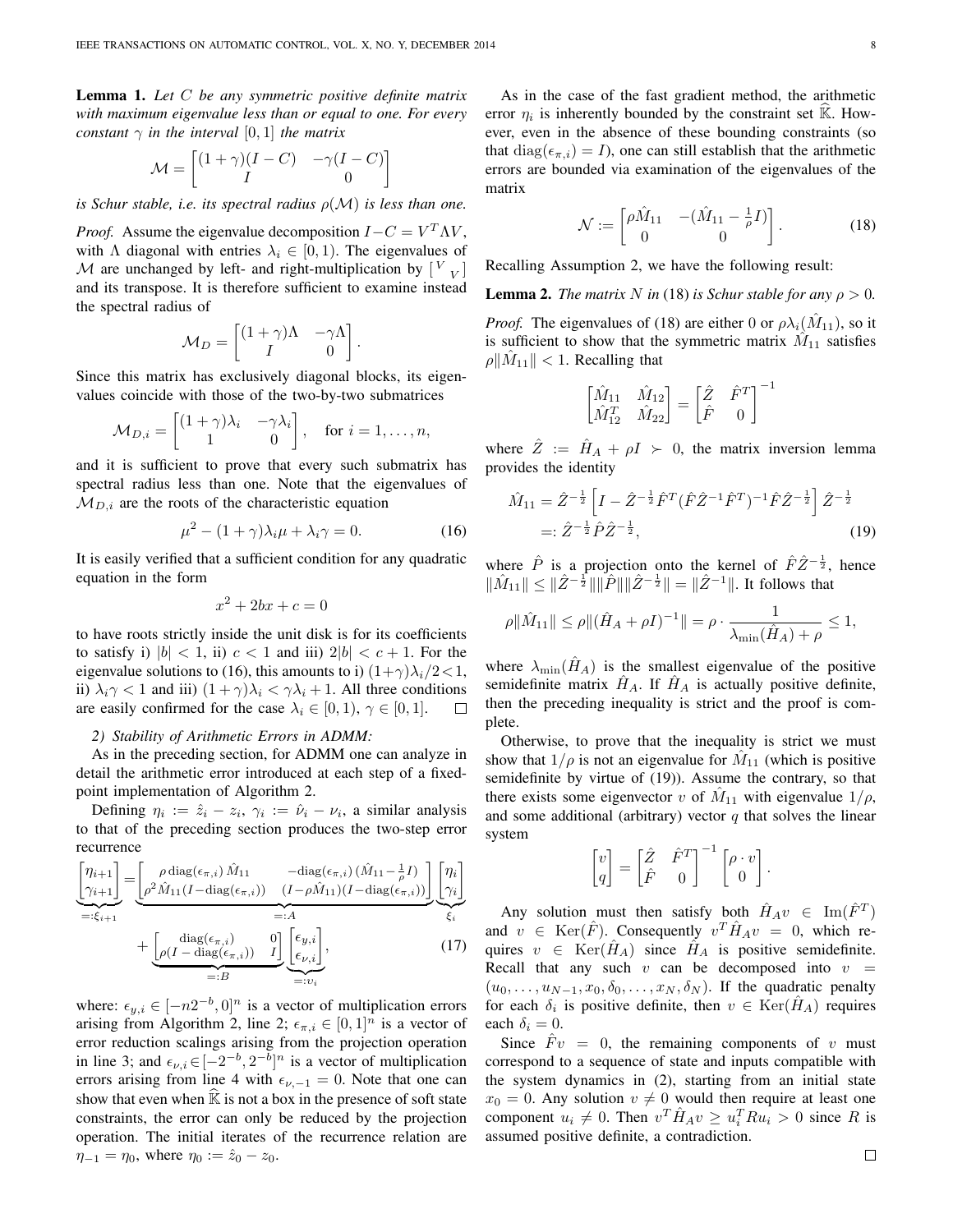*3) Arithmetic Errors Bounds for the Fast Gradient Method and ADMM:*

Finally, for both the fast gradient method and ADMM we can use Lemmas 1 and 2 to establish an upper bound on the magnitude of error  $\eta_i$  for *any* arithmetic round-off errors that might have occurred up to iteration  $i$ .

Proposition 2. *Let* b *be the number of fraction bits and* n *be the dimension of the decision vector. Consider the error dynamics due to arithmetic round-off in* (15) *or in (17), assuming no error reduction from projection. The magnitude of* any *accumulation of round-off errors up to iteration* i*,*  $\|\eta_i\| = \|\hat{z}_i - z_i\|$ , is upper-bounded by

$$
\bar{\eta}_i = \|EA^i\| \left\| \begin{bmatrix} \eta_0 \\ \eta_0 \end{bmatrix} \right\| + 2^{-b} \sqrt{n(1+n^2)} \sum_{k=0}^{i-1} \|EA^{i-1-k}B\| \tag{20}
$$

*for all*  $i = 0, \ldots, I_{\text{max}} - 1$ *, where matrix*  $E = \begin{bmatrix} I & 0 \end{bmatrix}$ *.* 

*Proof.* From the one-step recurrence (15) or (17) we find that

$$
\xi_i = A^i \xi_0 + \sum_{k=0}^{i-1} A^{i-1-k} B v_k, \quad i = 0, 1, \dots I_{\text{max}} - 1,
$$

such that the result is obtained from applying the properties of the matrix norm. Observe that  $2^{-b}\sqrt{n(1 + n^2)}$  is the maximum magnitude of  $v_k$  for any  $k = 0, \ldots, i - 1$ .

Since the matrix  $A$  is Schur stable, the bound in  $(20)$ converges. Indeed, the effect of the initial error  $\xi_0$  decays according to

$$
||EA^{i}|| \propto \max_{j} |\lambda_{j}|^{i}, \qquad (21)
$$

whereas the term driven by arithmetic round-off errors in every iteration behaves according to

$$
\sum_{k=0}^{i-1} \|EA^{i-1-k}B\| \propto \frac{1}{1 - \max_j |\lambda_j|} - \frac{\max_j |\lambda_j|^i}{1 - \max_j |\lambda_j|}. (22)
$$

This result can be used to choose the number of bits b *a priori* to meet accuracy specifications on the minimizer, as illustrated with an example in Figure 6.

# V. EMBEDDED HARDWARE ARCHITECTURES FOR FIRST-ORDER SOLUTION METHODS

Amdahl's law [38] states that the potential acceleration of an optimization algorithm through parallelization is limited by the fraction of sequential dependencies in the algorithm. Firstorder optimization methods such as the fast gradient method and ADMM have a smaller number of sequential dependencies than interior-point or active-set methods. In fact, a very large fraction of the computation involves a single readily parallelizable matrix-vector multiplication, hence the expected benefit from parallelization is substantial. Our implementations of both the fast gradient method (Algorithm 1) and ADMM (Algorithm 2) differ somewhat from more conventional implementations of these methods in order to minimize sequential dependencies. Observe that in both of our algorithms, the computations of the individual vector components are independent and the only communication occurs during matrixvector multiplication. This allows for efficient parallelization



Fig. 1: Fast gradient compute architecture. Boxes denote storage elements and dotted lines represent  $Nn_u$  parallel vector links. The dot-product block  $\hat{v}^T \hat{w}$  and the projection block  $\pi_{\widehat{\mathcal{R}}}$  are depicted in Figures 2a and 3a in detail. FIFO stands for first-in first-out memory and is used to hold the values of the current iterate for use in the next iteration. In the initial iteration, the multiplexers allow  $\hat{x}$  and  $\hat{\Phi}_n$  through and the result  $\hat{\Phi}_n \hat{x}$  is stored in memory. In the subsequent iterations, the multiplexers allow  $\hat{y}_i$  and  $\hat{I} - \hat{H}_n$  through and  $\hat{\Phi}_n \hat{x}$  is read from memory.

given the custom computing and communication architectures discussed next. Specifically, we describe a tool that takes as inputs the data type, number of bits, level of parallelism and the delays of an adder/subtracter  $(l_A)$  and multiplier  $(l_M)$  and automatically generates a digital architecture described in the VHDL hardware description language.

#### *A. Hardware Architecture for the Fast Gradient Method*

For a fixed-point data type, the parameterized architecture implementing Algorithm 1 for problem (6) is depicted in Figure 1. The matrix-vector multiplication is computed in the block labeled  $\hat{v}^T\hat{w}$ , which is shown in detail in Figure 2a. It consists of an array of  $Nn_u$  parallel multipliers followed by an adder reduction tree of depth  $\lceil \log_2 Nn_u \rceil$ . The architecture for performing the projection operation on the set  $\mathbb K$  is shown in Figure 3a. It compares the incoming value with the upper and lower bounds for that component. Based on the result, the component is either saturated or left unchanged.

The amount of parallelism in the circuit is parameterized by the parameter P. In Figure 1,  $P=1$ , meaning that there is parallelism within each dot-product but the  $Nn_u$  dot-products required for matrix-vector multiplication are computed sequentially. If the level of parallelization is increased to  $P = 2$ , there will be two copies of the shaded circuit in Figure 1 operating in parallel: with one unit computing the odd components of  $\hat{y}_i$ and  $\hat{z}_i$  and with the other unit computing the even components. The different blocks communicate through a serial-to-parallel shift register that accepts P serial streams and outputs  $Nn_u$ parallel values for matrix-vector multiplication. These  $Nn_u$ values are the same for all blocks. It takes  $\left\lceil \frac{Nn_u}{P} \right\rceil$  clock cycles to have enough data to start a new iteration, hence the number of clock cycles needed to compute one iteration of the fast gradient method for  $P \in \{1, \ldots, Nn_u\}$  is

$$
L_F := \left\lceil \frac{Nn_u}{P} \right\rceil + l_A \left\lceil \log_2 N n_u \right\rceil + 2l_M + 3l_A + 1. \quad (23)
$$

Expression (23) suggests that there will be diminishing returns to parallelization – a consequence of Amdahl's law.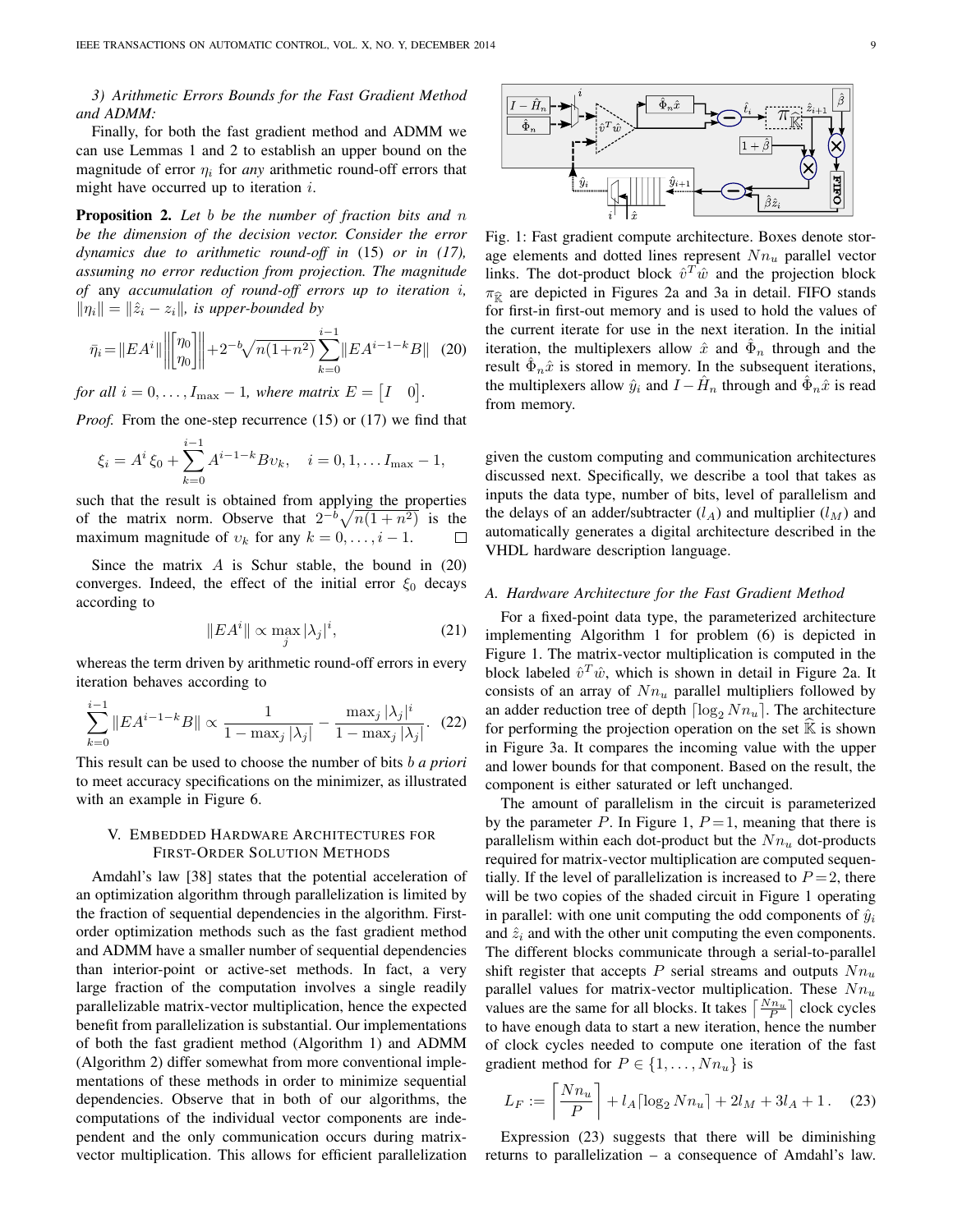



(a) Dot-product block with parallel tree architecture.

(b) Hardware support for warmstarting, which adds one cycle delay. The last entries of the vector are padded with  $w_N$ , which can be constant or depend on previous values.

Fig. 2: Architectures of dot-product and warm-starting.



(a) Box projection block. The total delay from  $\hat{t}_i$  to  $\hat{z}_{i+1}$  is  $l_A+1$ .

(b) Cone projection block. The total delay for each component is  $2l_A + 1$ . x and  $\delta$  are assumed to arive and leave in sequence.

Fig. 3: Projection architectures. A delay of  $l_A$  cycles is denoted by  $z^{-l_A}$ .

However, (23) also suggests that if there are enough resources available, the effect of the problem size on increased computational delay is only logarithmic in the worst case. As Moore's law continues to deliver devices with greater transistor densities, the possibility of implementing algorithms in a fully parallel fashion for medium size optimization problems is becoming a reality.

#### *B. Hardware Architecture for ADMM*

Algorithm 2 shares the same computational patterns with Algorithm 1. Matrices  $\hat{M}_{11}$  and  $\hat{M}_{12}$  have the same dense structure as matrices  $I - \hat{H}_n$  and  $\hat{\Phi}_n$ , hence the high-level architecture is very similar and we do not include it here to avoid replication. The differences lie in the size of the matrices, which affect the number of clock cycles to compute one iteration

$$
L_A := \left\lceil \frac{n_A}{P} \right\rceil + l_A \left\lceil \log_2(n_A) \right\rceil + l_M + 6l_A + 2, \qquad (24)
$$

where  $n_A := N(n_u + n_x + |\mathcal{S}|) + n_x + |\mathcal{S}|$ , warm-starting support for variables z and  $\nu$  (shown in Figure 2b), and the projection block for supporting soft state constraints described in Figure 3b. This block performs the projection of the pair  $(x, \delta)$  onto the set satisfying  $\{|x - c| \le r + \delta, \delta \ge 0\}$  by using an explicit solution map for the projection operation and computing the search procedure efficiently. In fact, only  $l_A$  extra cycles are needed compared to the standard hard-constrained projection. The block performs a set of comparisons that are used to drive the select signal of a multiplexer.

Note that since multiplication and division by powers of two requires no resources in hardware (just a reinterpretation of an array of signals), if  $\rho$  is restricted to be a power of two, no hardware multipliers are required in ADMM outside of the matrix-vector multiplication block. Table I compares the

TABLE I: Resources required for the fast gradient and ADMM computing architectures.

|                       | Fast gradient   | ADMM            |
|-----------------------|-----------------|-----------------|
| multipliers           | $P[Nn_u+2]$     | $Pn_A$          |
| adders/subtracters    | $P[Nn_u+3]$     | $P[n_A+15]$     |
| memory blocks         | $P[Nn_u+n_x+4]$ | $P[n_A + 8]$    |
| size of memory blocks | $Nn_u$          | $\frac{n_A}{P}$ |
|                       |                 |                 |



Fig. 4: Oscillating masses example.

resources required to implement the two architectures. Again, with ADMM we trade higher resource requirements and longer delays for the capability to solve more general problems.

Note that in a custom hardware implementation of either of our two methods, the number of execution cycles per iteration is exact. We also employ a fixed number of iterations in our implementations of both algorithms, rather than implementing a numerical convergence test, since such convergence tests represent a somewhat self-defeating computational bottleneck in a hard real-time context. Providing cycle accurate completion guarantees is critical for reliability in high-speed real-time applications [39].

#### VI. NUMERICAL BENCHMARK STUDY

We reported an implementation of the fast gradient architecture in the preliminary publication [19] to implement an input-constrained MPC controller for a real-world, highly dynamic positioning system inside an atomic force microscope requiring a sampling rate in excess of 1MHz. In this paper, for easier comparison with the existing literature, we use a widely studied benchmark example consisting of a set of oscillating masses attached to walls [10], [40], as illustrated by Figure 4. The system is sampled every 0.5 seconds assuming a zeroorder hold and the masses and the spring constants have a value of 1kg and  $1Nm^{-1}$ , respectively<sup>3</sup>. The system has four control inputs and two states for each mass, its position and velocity, for a total of eight states. The goal of the controller, with parameters  $N = 10$ ,  $Q = I$  and  $R = I$ , is to track a reference for the position of each mass while satisfying the system limits.

We consider first the case where the control inputs are constrained to the interval  $[-0.5, 0.5]$  and the optimization problem (6) with 40 optimization variables is solved via the fast gradient method. Secondly, we consider additional hard constraints on the rate of change in the inputs on the interval  $[-0.1, 0.1]$  and soft constraints on the states corresponding to the mass positions on the interval  $[-0.5, 0.5]$ . The remaining states are left unconstrained. The state is augmented to enforce input-rate constraints, and the further inclusion of slack variables increases the dimension of the state vector to  $n_x = 12$ . Note that for problems of this size, MPC control designs

<sup>&</sup>lt;sup>3</sup>Note that we choose this sampling time and parameter set for ease of comparison to other published results. Our implemented methods require computation times on the order of  $1\mu s$ , as we report later in this section.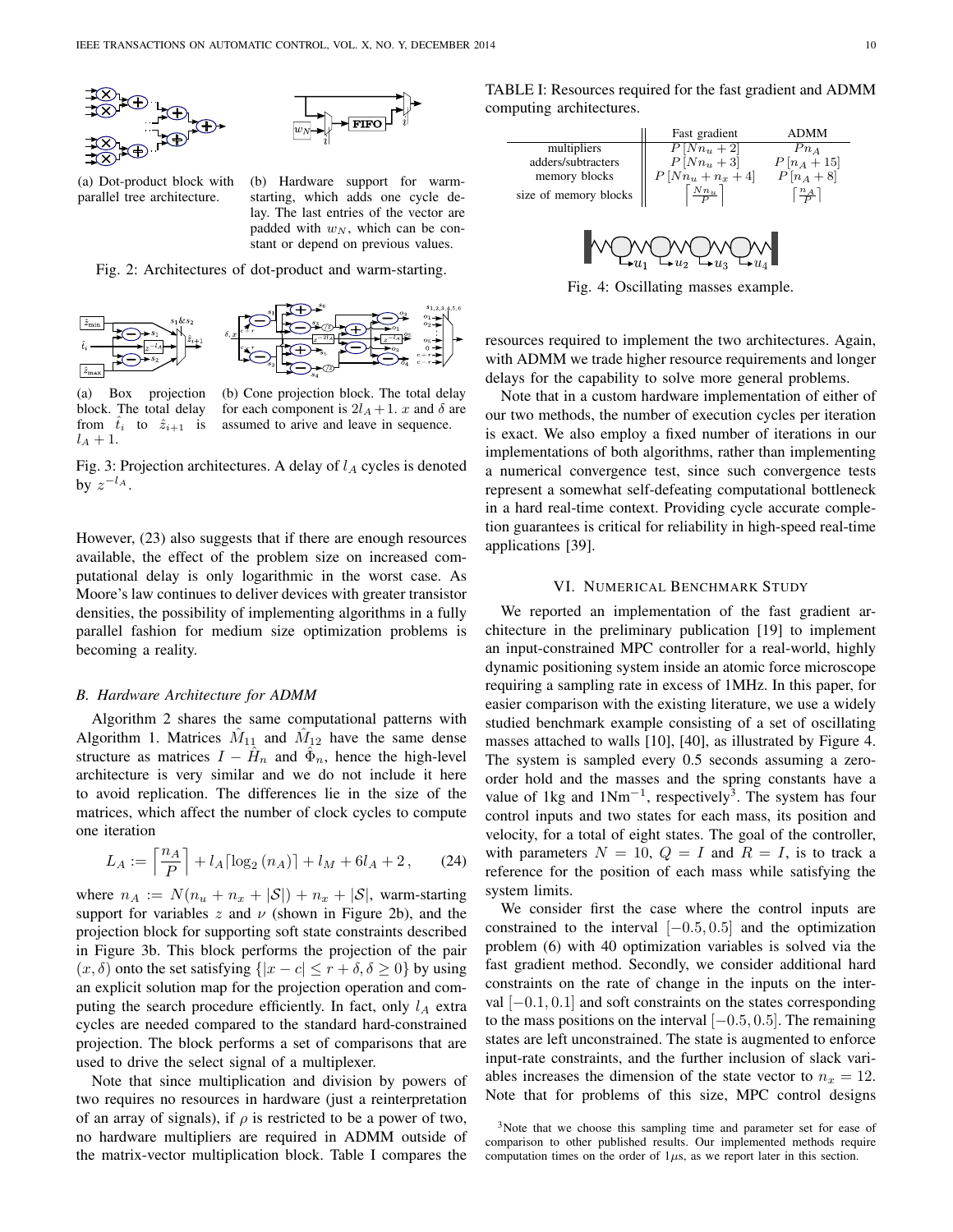

(b) Trajectory with 11, 28 and 14 samples hitting the input, rate and output constraints, respectively.

Fig. 5: Closed-loop trajectories showing actuator limits, desirable output limits and a time-varying reference. MPC allows for optimal operation on the constraints.

based on parametric programming [3], [4] are generally not tenable, necessitating online optimization methods. The resulting problem with 216 optimization variables in the form (9) is solved via ADMM. The closed-loop trajectories using an MPC controller based on a double precision solver running to optimality are shown in Figure 5, where all the constraints become active for a significant portion of the simulation. We do not include any disturbance model in our simulation, although the presence of an exogenous disturbance signal would not lead to infeasibility since the MPC implementation includes only soft-constrained states. Trajectories arising from closed-loop simulation using a controller based on our fixedpoint methods are indistinguishable from those in Figure 5, so are excluded for brevity.

As a reference for later comparison, an input-constrained problem with two inputs and 10 states, formulated as an optimization problem of the form (6) with 40 variables, was solved in [40] using the fast gradient method in approximately  $50$   $\mu$ seconds. In terms of state-constrained implementations,



Fig. 6: Practical convergence behavior of the fast gradient method (top) and ADMM (bottom) under different number representations. Theoretical error bounds given by (20) are represented by solid lines.

a problem with three inputs and 12 states, formulated as a sparse quadratic program with hard state constraints and 300 variables, was solved in [10] using an interior-point method reporting computing times in the region of 5 milliseconds, while the state constraints remained inactive. In both cases, the solvers were implemented in software on high-performance desktop machines.

Our goal is to choose the minimum number of bits and solver iterations such that the closed-loop performance is satisfactory while minimizing the amount of resources needed to achieve certain sampling frequencies. Assumptions 1 and 2 impose a lower bound on the number of bits given by  $b \ge 10$ and  $b \geq 18$  for the input- and state-constrained problems, respectively. Figure 6 shows the convergence behavior of the fast gradient method and ADMM for two samples in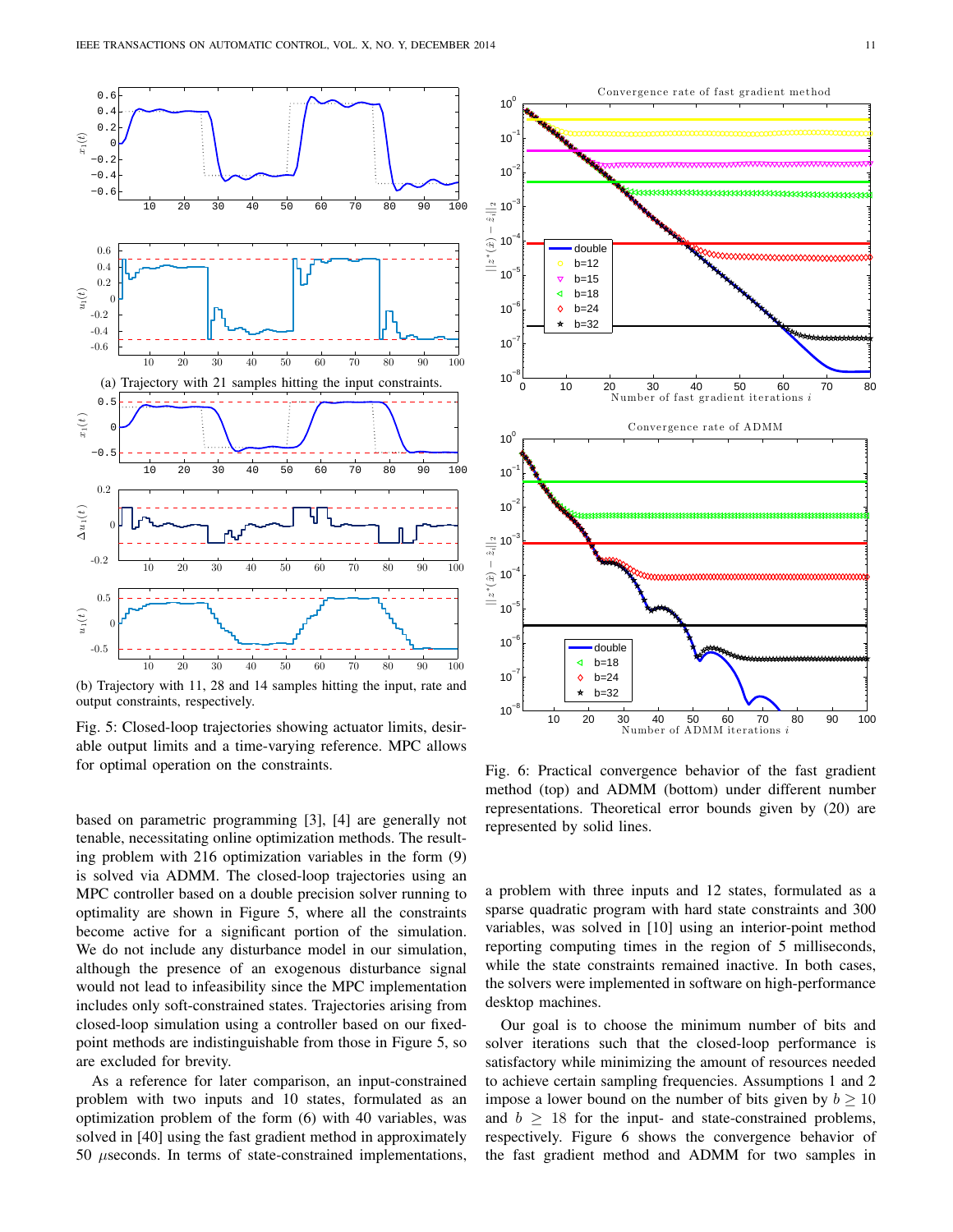TABLE II: Percentage difference in average closed-loop cost with respect to a standard double precision implementation. In each table,  $b$  is the number of fraction bits employed and  $I_{\text{max}}$  is the (fixed) number of algorithm iterations. In certain cases, the error increases with the number of iterations due to increasing, yet bounded, accumulation of round-off errors.

| $I_{\max}\backslash b$     | 10    | 12   | 14   | 16   | 18   | 20   |
|----------------------------|-------|------|------|------|------|------|
| 5                          | 5.30  | 2.76 | 2.87 | 3.03 | 3.05 | 3.06 |
| 10                         | 14.53 | 0.14 | 0.06 | 0.18 | 0.20 | 0.02 |
| 15                         | 17.04 | 0.35 | 0.25 | 0.04 | 0.00 | 0.01 |
| 20                         | 16.08 | 0.15 | 0.19 | 0.06 | 0.01 | 0.00 |
| 25                         | 17.27 | 0.15 | 0.19 | 0.05 | 0.01 | 0.00 |
| 30                         | 16.90 | 0.31 | 0.21 | 0.03 | 0.02 | 0.00 |
| 35                         | 18.44 | 0.19 | 0.22 | 0.05 | 0.01 | 0.00 |
| (a) FGM                    |       |      |      |      |      |      |
|                            |       |      |      |      |      |      |
| $I_{\rm max} \backslash b$ | 10    | 12   | 14   | 16   | 18   | 20   |
| 10                         | 53.49 | 0.18 | 1.17 | 0.68 | 0.57 | 0.58 |
| 15                         | 47.84 | 0.46 | 1.08 | 0.63 | 0.51 | 0.49 |
| 20                         | 44.79 | 0.76 | 0.95 | 0.57 | 0.45 | 0.42 |
| 25                         | 47.03 | 0.98 | 0.86 | 0.51 | 0.39 | 0.37 |
| 30                         | 45.17 | 1.02 | 0.82 | 0.46 | 0.35 | 0.32 |
| 35                         | 46.02 | 1.07 | 0.81 | 0.43 | 0.31 | 0.28 |
| 40                         | 46.87 | 1.29 | 0.74 | 0.41 | 0.28 | 0.25 |

the simulation with an actively constrained solution. The theoretical error bounds on the residual round-off error  $\eta_i$ , given by (20), allow one to make practical predictions for the actual error for a given number of bits, which, as predicted by Lemma 2 and (21) and (22), converges to a finite value. Table II shows the relative difference in closed-loop tracking performance for different fixed-point fast gradient and ADMM controllers compared to the optimal controller. Assuming that a relative error smaller than 0.05% is desirable, using 15 solver iterations and 16 fraction bits would be a suitable choice for the fast gradient method. The problem (9) solved via ADMM appears more vulnerable to reduced precision implementation, although satisfactory control performance can still be achieved using a surprisingly small number of bits. In this case, employing more than 18 fraction bits or more than 40 ADMM iterations results in insignificant improvements.

For the implementation of ADMM there are a number of tuning parameters left to the control designer. Setting the regularization parameter to  $\rho = 2$  simplifies the implementation and provided good convergence behavior. The maximum observed value for the Lagrange multipliers  $\nu$  was 7.8, so the penalty parameter  $\sigma_1$  was set to  $\sigma_1 = 8$  to obtain an exact penalty formulation as described by Theorem 1. In Section III-C it was noted that the convergence of ADMM can be very slow when there is large mismatch between the size of the primal and dual variables. This problem can be largely avoided by scaling the matching condition (10) with a diagonal matrix, where the entries associated with the softconstrained states and the slack variables are assigned  $\sigma$  and the rest are assigned 1. This scaling procedure correspond to variable transformations  $y = D\tilde{y}$  and  $z = D\tilde{z}$  that can be applied offline.

In order to evaluate the potential computing performance the architectures described in Section V were implemented in FPGAs. For a fixed number of iterations one can calculate the execution time of the solver deterministically according to (23) or (24). The FPGA designs can be clocked at more than 400 MHz using chips from Xilinx's high-performance Virtex 6 family or at more than 230 MHz using devices from the low cost and low power Spartan 6 family. Table III shows the achievable sampling times on the two families for different levels of parallelization. The resource usage is stated in terms of the number of embedded multiplier blocks since this is the limiting resource in these designs. For the input-constrained problem solved via the fast gradient method, one can achieve sampling rates beyond 1 MHz with Virtex 6 devices using a modest amount of parallelization. One can also achieve sampling rates in the region of 700 kHz with Spartan 6 devices consuming in the region of 1 W of power. For the stateconstrained problem solved via ADMM, since the number of variables is significantly larger, larger devices are needed and longer computational times have to be tolerated. In this case, achievable solution times range from 40kHz to 200kHz for different Virtex 6 devices.

Note that the fastest performance numbers reported in the literature are in the millisecond region, several orders of magnitude slower than what is achievable using the techniques presented in this paper.

TABLE III: Resource usage and potential performance at 400MHz (Virtex6) and 230MHz (Spartan6) with 15 and 40 solver iterations for FGM (Table IIIa) and ADMM (Table IIIb), respectively. The suggested chips in the bottom two rows of each table are the smallest with enough embedded multipliers to support the resource requirements of each implementation.

| $\boldsymbol{P}$    |         | $\overline{c}$ | 3     | 4           | 8     | 16    | 32    |  |
|---------------------|---------|----------------|-------|-------------|-------|-------|-------|--|
| multipliers         | 42      | 84             | 126   | 168         | 336   | 672   | 1344  |  |
| V6 $T_s$ ( $\mu$ s) | 1.95    | 1.20           | 0.98  | 0.82        | 0.64  | 0.56  | 0.53  |  |
| S6 $T_s$ ( $\mu$ s) | 3.39    | 2.09           | 1.70  | 1.43        | 1.10  | 0.98  | 0.91  |  |
| V6 chip             | LX75    | <b>LX75</b>    | LX75  | <b>LX75</b> | LX130 | LX240 | SX315 |  |
| S6 chip             | LX45    | LX75           | LX75  | LX100       |       |       |       |  |
|                     | (a) FGM |                |       |             |       |       |       |  |
| P                   |         | $\overline{2}$ | 3     | 4           | 5     | 6     | 7     |  |
| multipliers         | 216     | 432            | 648   | 864         | 1080  | 1296  | 1512  |  |
| V6 $T_s$ ( $\mu$ s) | 23.40   | 12.60          | 9.00  | 7.20        | 6.20  | 5.40  | 4.90  |  |
| S6 $T_s$ ( $\mu$ s) | 40.70   | 21.91          | 15.65 | 12.52       | 10.78 | 9.39  | 8.52  |  |
| V6 chip             | LX75    | LX130          | LX240 | LX550       | SX315 | SX315 | SX475 |  |
| S6 chip             |         |                |       |             |       |       |       |  |
| ADMM<br>(b)         |         |                |       |             |       |       |       |  |

#### VII. ACKNOWLEDGEMENTS

This work was supported by the EPSRC (Grants EP/G031576/1 and EP/I012036/1) and the EU FP7 Project EMBOCON, as well as industrial support from Xilinx, the Mathworks, and the European Space Agency.

#### **REFERENCES**

- [1] J. M. Maciejowski, *Predictive Control with Constraints*. Harlow, UK: Pearson Education, 2001.
- [2] J. B. Rawlings and D. Q. Mayne, *Model predictive control: Theory and design*. Nob Hill Publishing, 2009.
- [3] A. Bemporad, M. Morari, V. Dua, and E. N. Pistikopoulos, "The explicit linear quadratic regulator for constrained systems," *Automatica*, vol. 38, no. 1, pp. 3–20, Jan 2002.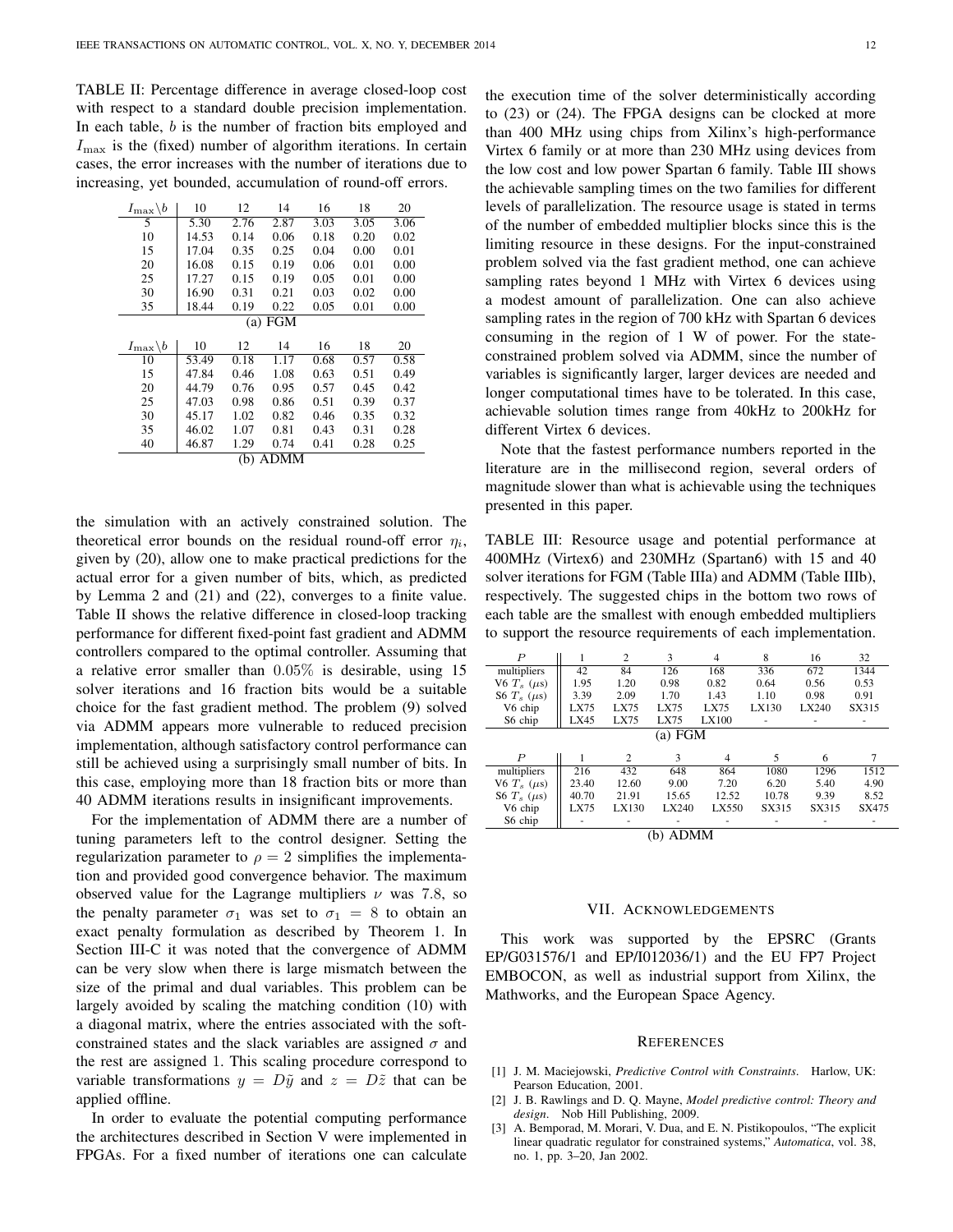- [4] F. Comaschi, B. A. G. Genuit, A. Oliveri, W. P. Heemels, and M. Storace, "FPGA implementations of piecewise affine functions based on multiresolution hyperrectangular partitions," *IEEE Transactions on Circuits and Systems I*, vol. 59, no. 12, pp. 2920–2933, Dec 2012.
- [5] S. Richter, C. Jones, and M. Morari, "Computational complexity certification for real-time MPC with input constraints based on the fast gradient method," *IEEE Transactions on Automatic Control*, vol. 57, no. 6, pp. 1391–1403, Jun 2012.
- [6] S. Richter, M. Morari, and C. Jones, "Towards computational complexity certification for constrained MPC based on lagrange relaxation and the fast gradient method," in *Proc. 50th IEEE Conf. on Decision and Control*, Orlando, USA, Dec 2011, pp. 5223–5229.
- [7] M. Kögel and R. Findeisen, "Parallel solutions of model predictive control using the alternating direction method of multipliers," in *Proc. 4th IFAC Conf. on Nonlinear Model Predictive Control*, Noordwijkerhout, Netherlands, 2012, pp. 369–374.
- [8] P. Giselsson, "Execution time certification for gradient-based optimization in model predictive control," in *Proc. 51st IEEE Conf. on Decision and Control*, Maui, HI, USA, Dec 2012.
- [9] M. Annergren, A. Hansson, and B. Wahlberg, "An ADMM algorithm for solving l<sup>1</sup> regularized MPC," in *Proc. 51st IEEE Conf. on Decision and Control*, Maui, HI, USA, Dec 2012.
- [10] Y. Wang and S. Boyd, "Fast model predictive control using online optimization," *IEEE Transactions on Control Systems Technology*, vol. 18, no. 2, pp. 267–278, Mar 2010.
- [11] A. Domahidi, A. Zgraggen, M. N. Zeilinger, M. Morari, and C. N. Jones, "Efficient interior point methods for multistage problems arising in receding horizon control," in *Proc. 51th IEEE Conf. on Decision and Control*, Maui, HI, USA, Dec 2012.
- [12] J. Mattingley, Y. Wang, and S. Boyd, "Receding horizon control: Automatic generation of high-speed solvers," *IEEE Control Systems Magazine*, vol. 3, no. 31, pp. 52–65, 2011.
- [13] F. Ullmann, "FiOrdOs: A Matlab toolbox for C-code generation for first order methods," Master's thesis, ETH Zürich, 2011. [Online]. Available: fiordos.ethz.ch/
- [14] H. J. Ferreau, H. G. Bock, and M. Diehl, "An online active set strategy to overcome the limitations of explicit MPC," *International Journal of Robust and Nonlinear Control*, vol. 18, no. 8, pp. 816–830, Jul 2008.
- [15] J. L. Jerez, G. A. Constantinides, and E. C. Kerrigan, "An FPGA implementation of a sparse quadratic programming solver for constrained predictive control," in *Proc. ACM Symp. Field Programmable Gate Arrays*, Monterey, CA, USA, Mar 2011.
- [16] P. D. Vouzis, L. G. Bleris, M. G. Arnold, and M. V. Kothare, "A systemon-a-chip implementation for embedded real-time model predictive control," *IEEE Transactions on Control Systems Technology*, vol. 17, no. 5, pp. 1006–1017, Sep 2009.
- [17] A. G. Wills, G. Knagge, and B. Ninness, "Fast linear model predictive control via custom integrated circuit architecture," *IEEE Transactions on Control Systems Technology*, vol. 20, no. 1, pp. 59–71, 2012.
- [18] J. L. Jerez, G. A. Constantinides, and E. C. Kerrigan, "Towards a fixedpoint QP solver for predictive control," in *Proc. 51th IEEE Conf. on Decision and Control*, Maui, HI, USA, Dec 2012.
- [19] J. L. Jerez, P. J. Goulart, S. Richter, G. A. Constantinides, E. C. Kerrigan, and M. Morari, "Embedded predictive control on an FPGA using the fast gradient method," in *Proc. European Control Conf.*, Zürich, Switzerland, Jul 2013, p. (submitted).
- [20] D. Q. Mayne, J. B. Rawlings, C. V. Rao, and P. O. M. Scokaert, "Constrained model predictive control: Stability and optimality," *Automatica*, vol. 36, no. 6, pp. 789–814, June 2000.
- [21] M. N. Zeilinger, C. N. Jones, and M. Morari, "Robust stability properties of soft constrained MPC," in *Proc. 49th IEEE Conf. on Decision and Control*, Atlanta, GA, USA, Dec 2010, pp. 5276–5282.
- [22] P. O. M. Scokaert and J. B. Rawlings, "Feasibility issues in linear model predictive control, feasibility issues in linear model predictive control," *AIChE Journal, AIChE Journal*, vol. 45, no. 8, pp. 1649–1659, Aug. 1999.
- [23] L. McGovern and E. Feron, "Closed-loop stability of systems driven by real-time, dynamic optimization algorithms," in *Proc. 38th IEEE Conf. on Decision and Control*, Phoenix, AZ, Dec 1999, pp. 3690–3696.
- [24] D. P. Bertsekas, *Nonlinear Programming*, 2nd ed. Belmont, Massachusetts: Athena Scientific, 1999.
- [25] Y. Nesterov, "A method for solving a convex programming problem with convergence rate  $1/k^2$ ," Soviet Math. Dokl., vol. 27, no. 2, pp. 372–376, 1983.
- [26] ——, *Introductory Lectures on Convex Optimization. A Basic Course*. Springer, 2004.
- [27] S. Boyd, N. Parikh, E. Chu, B. Peleato, and J. Eckstein, "Distributed optimization and statistical learning via the alternating direction method of multipliers," *Foundations and Trends in Machine Learning*, vol. 3, no. 1, pp. 1–122, 2011.
- [28] B. O'Donoghue, G. Stathopoulos, and S. Boyd, "A splitting method for optimal control," *IEEE Transactions on Control Systems Technology*, 2013 (to appear).
- [29] D. Boley, "Local linear convergence of the alternating direction method of multipliers on quadratic or linear programs," *SIAM Journal on Optimization*, vol. 23, no. 4, pp. 2183–2207, Nov 2013.
- [30] E. Ghadimi, A. Teixeira, I. Shames, and M. Johansson, "Optimal parameter selection for the alternating direction method of multipliers (ADMM): quadratic problems," *arXiv:1306.2454*, June 2013. [Online]. Available: http://arxiv.org/abs/1306.2454
- [31] D. P. Bertsekas and J. N. Tsitsiklis, *Parallel and Distributed Computation: Numerical Methods*. Athena Scientific, Jan. 1997.
- [32] H. Bingsheng and Y. Xiaoming, "On the  $O(1/t)$  convergence rate of alternating direction method," Nanjing University, China, Tech. Rep., Oct. 2011. [Online]. Available: http://www.optimizationonline.org/DB HTML/2011/09/3157.html
- [33] W. Deng and W. Yin, "On the global and linear convergence of the generalized alternating direction method of multipliers," Rice University, Tech. Rep., Oct. 2012. [Online]. Available: http://www.caam.rice.edu/ wy1/papers/genenarlized\_admm\_linear\_conv.html
- [34] (2011) LogiCORE IP floating-point op-<br>erator v5.0. Xilinx. [Online]. Available: erator v5.0. Xilinx. [Online]. Available: http://www.xilinx.com/support/documentation/ip\_documentation/ floating point ds335.pdf
- [35] J. H. Wilkinson, *Rounding Errors in Algebraic Processes*, 1st ed., ser. Notes on Applied Science. London, UK: Her Majesty's Stationary Office, 1963, no. 32.
- [36] M. Baes, "Estimate sequence methods: Extensions and approximations," Zurich, Nov. 2009.
- [37] M. Schmidt, N. L. Roux, and F. Bach, "Convergence Rates of Inexact Proximal-Gradient Methods Optimization," *arXiv:1109.2415*, Sept. 2011. [Online]. Available: http://arxiv.org/abs/1109.2415
- [38] G. M. Amdahl, "Validity of the single processor approach to achieving large scale computing capabilities," in *Proc. AFIPS Joint Computer Conference*, Atlantic City, NJ, USA, Apr 1967, pp. 483–485.
- [39] E. A. Lee and S. A. Seshia, *Introduction to Embedded Systems A Cyber-Physical Systems Approach*, 1st ed., 2011. [Online]. Available: http://LeeSeshia.org
- [40] M. Kögel and R. Findeisen, "A fast gradient method for embedded linear predictive control," in *Proc. 18th IFAC World Congress*, Milano, Italy, Aug 2011.



Juan L. Jerez (S'11) received the M.Eng degree in electrical engineering from Imperial College London, UK in 2009 and a Ph.D from the Circuits and Systems research group at the same institution in 2013. He is currently a postdoctoral researcher at ETH Zürich and founder of embotech GmbH. The focus of his research work is on developing tailored linear algebra and optimization algorithms for efficient implementation on custom parallel computing platforms and embedded systems. Dr Jerez has been awarded the IET Doctoral Dissertation

Prize in Control and Automation and a Pioneer Fellowship from ETH Zürich.